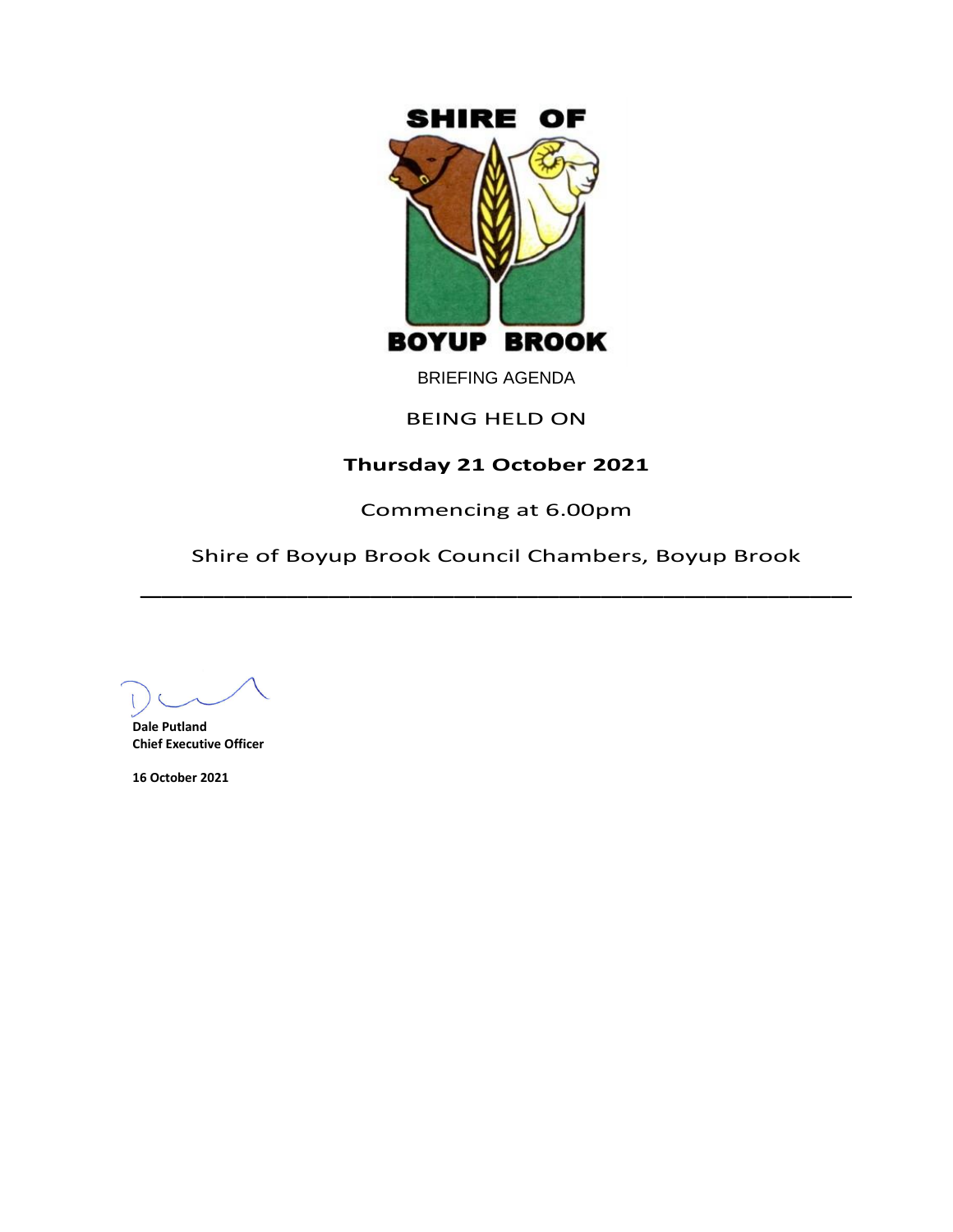#### TABLE OF CONTENTS

| 1.                                 |                                                                                                     |  |
|------------------------------------|-----------------------------------------------------------------------------------------------------|--|
| 2.                                 | RECORD OF ATTENDANCE/APOLOGIES/LEAVE OF ABSENCE PREVIOUSLY APPROVED 3                               |  |
| 3.                                 | RESPONSE TO PREVIOUS PUBLIC QUESTIONS TAKEN ON NOTICE 3                                             |  |
| $\mathbf{4}$                       |                                                                                                     |  |
| 5.                                 |                                                                                                     |  |
| 6.                                 |                                                                                                     |  |
| 7.<br>7.1<br>7.2                   |                                                                                                     |  |
| 8.                                 |                                                                                                     |  |
| 9.                                 |                                                                                                     |  |
| 10.1<br>10.1.1                     |                                                                                                     |  |
| 10.2<br>10.2.1<br>10.2.2<br>10.2.3 | Annual Financial Report 2019/20, Independent Auditor's Report and Management Report for 2019/20  11 |  |
| 10.3                               |                                                                                                     |  |
| 10.4.1<br>10.4.2<br>10.4.3         |                                                                                                     |  |
|                                    |                                                                                                     |  |
| 12 <sup>1</sup>                    |                                                                                                     |  |
|                                    | 13 URGENT BUSINESS BY APPROVAL OF THE PRESIDENT OR A MAJORITY OF  24                                |  |
|                                    |                                                                                                     |  |
|                                    |                                                                                                     |  |
| 15                                 |                                                                                                     |  |

ſ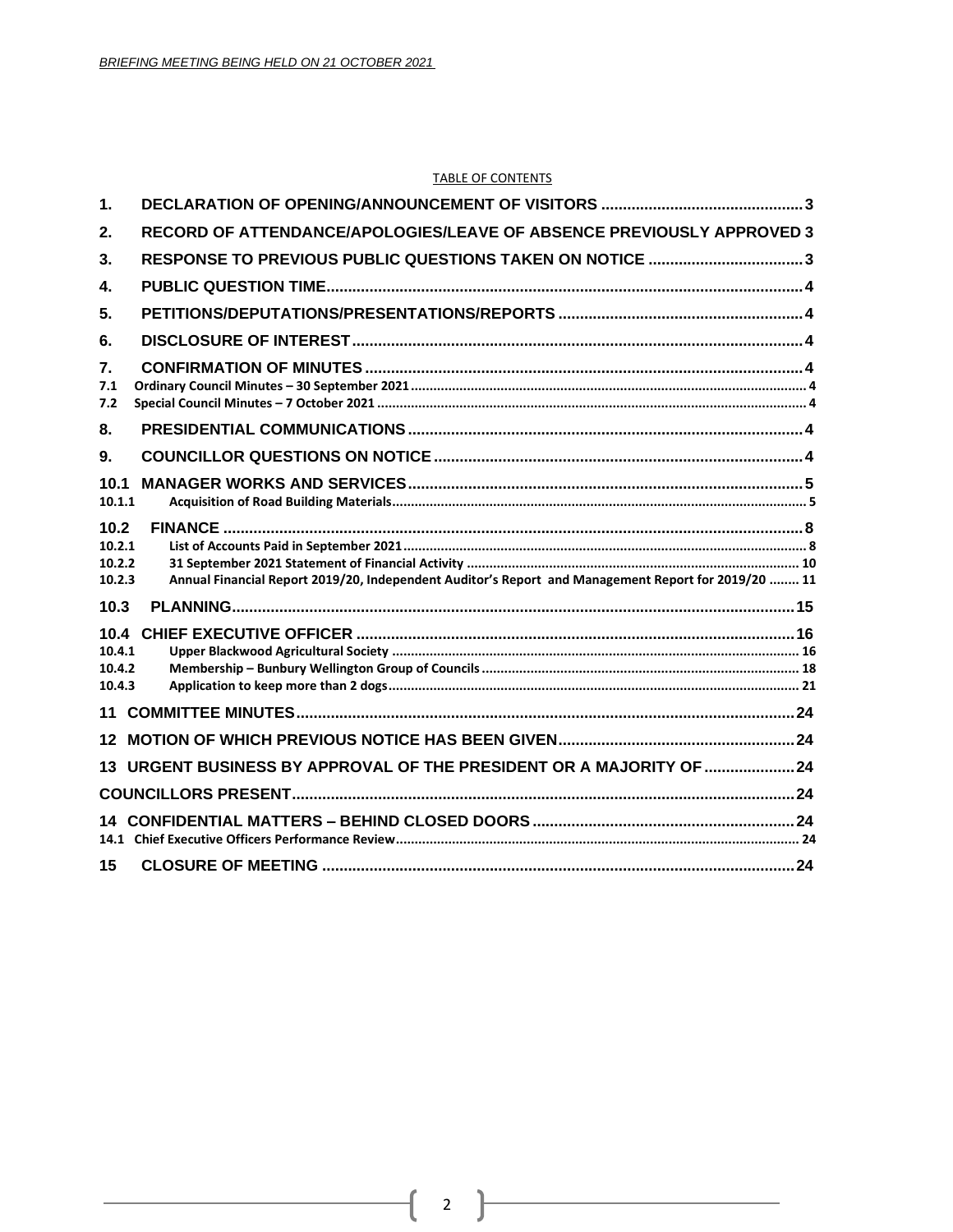# <span id="page-2-0"></span>**1. DECLARATION OF OPENING/ANNOUNCEMENT OF VISITORS**

*We acknowledge and pay our respects to the traditional custodians of the land on which we meet and work.*

> Kevin J Moir Adrian Price

**Dinninup Ward (to be confirmed)**

# <span id="page-2-1"></span>**2. RECORD OF ATTENDANCE/APOLOGIES/LEAVE OF ABSENCE PREVIOUSLY APPROVED**

| PRESENT: | <b>Shire President</b>        | To be confirmed  |
|----------|-------------------------------|------------------|
|          | <b>Deputy Shire President</b> | To be confirmed  |
|          | Councillor                    | To be confirmed  |
|          |                               | Steele Alexander |
|          |                               | To be confirmed  |
|          |                               | Darren E King    |

| <b>Chief Executive Officer</b> | Dale Putland    |
|--------------------------------|-----------------|
| Manager Works & Services       | Wayne Butler    |
| Deputy Chief Executive Officer | Carolyn Mallett |
| <b>Finance Manager</b>         | Ben Robinson    |
| <b>Executive Assistant</b>     | Maria Lane      |

LEAVE OF ABSENCE: APOLOGIES:

MEMBERS OF PUBLIC:

# <span id="page-2-2"></span>**3. RESPONSE TO PREVIOUS PUBLIC QUESTIONS TAKEN ON NOTICE**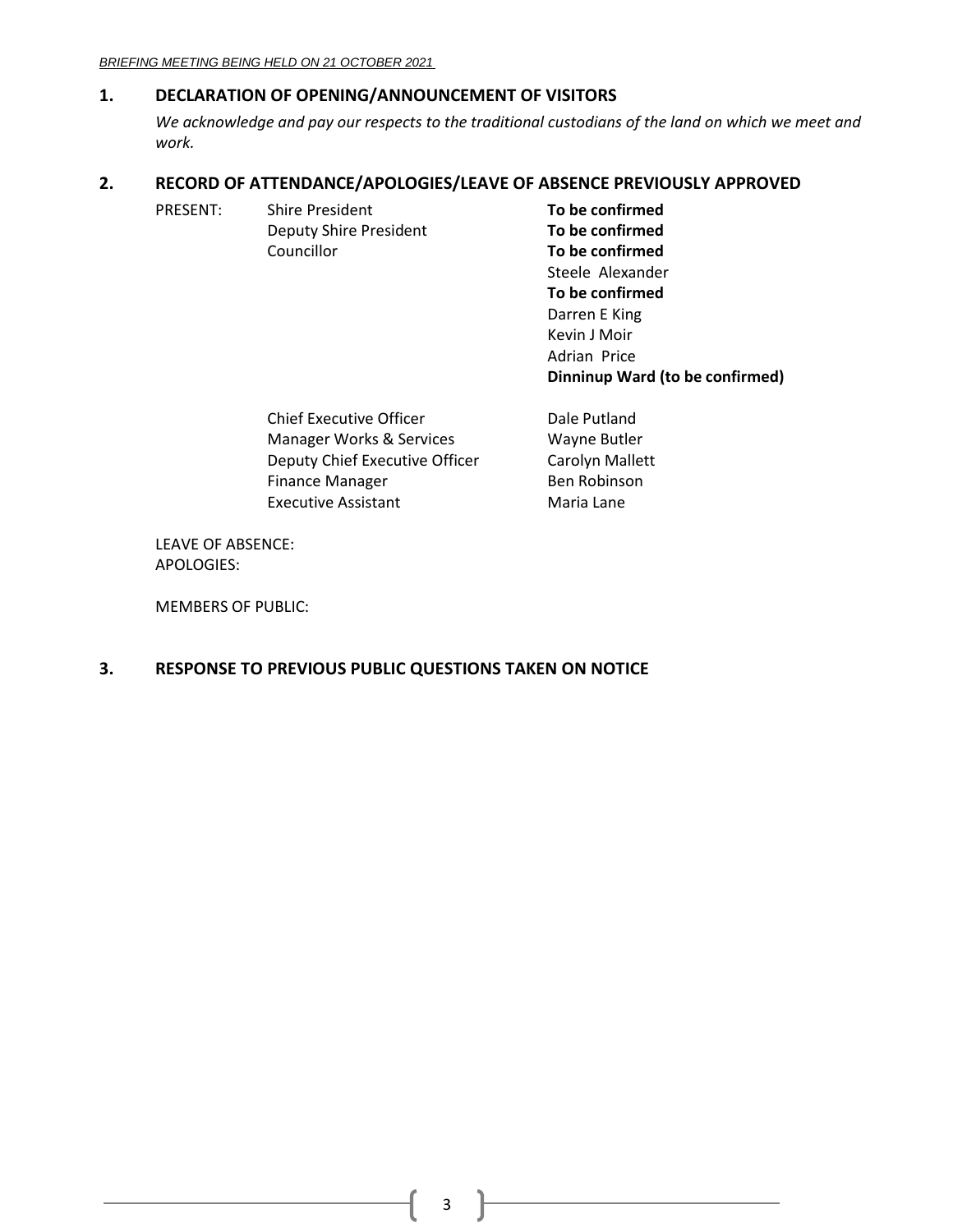- <span id="page-3-0"></span>**4. PUBLIC QUESTION TIME**
- <span id="page-3-1"></span>**5. PETITIONS/DEPUTATIONS/PRESENTATIONS/REPORTS**
- <span id="page-3-2"></span>**6. DISCLOSURE OF INTEREST**
- <span id="page-3-4"></span><span id="page-3-3"></span>**7. CONFIRMATION OF MINUTES**
	- **7.1 Ordinary Council Minutes – 30 September 2021**

# **OFFICER RECOMMENDATION – ITEM 7.1**

**That the minutes of the Ordinary Council Meeting held on Thursday 30 September 2021 be confirmed as an accurate record.**

<span id="page-3-5"></span>**7.2 Special Council Minutes – 7 October 2021**

# **OFFICER RECOMMENDATION – ITEM 7.2**

**That the minutes of the Special Council Meeting held on Thursday 7 October 2021 be confirmed as an accurate record.**

- <span id="page-3-6"></span>**8. PRESIDENTIAL COMMUNICATIONS**
- <span id="page-3-7"></span>**9. COUNCILLOR QUESTIONS ON NOTICE**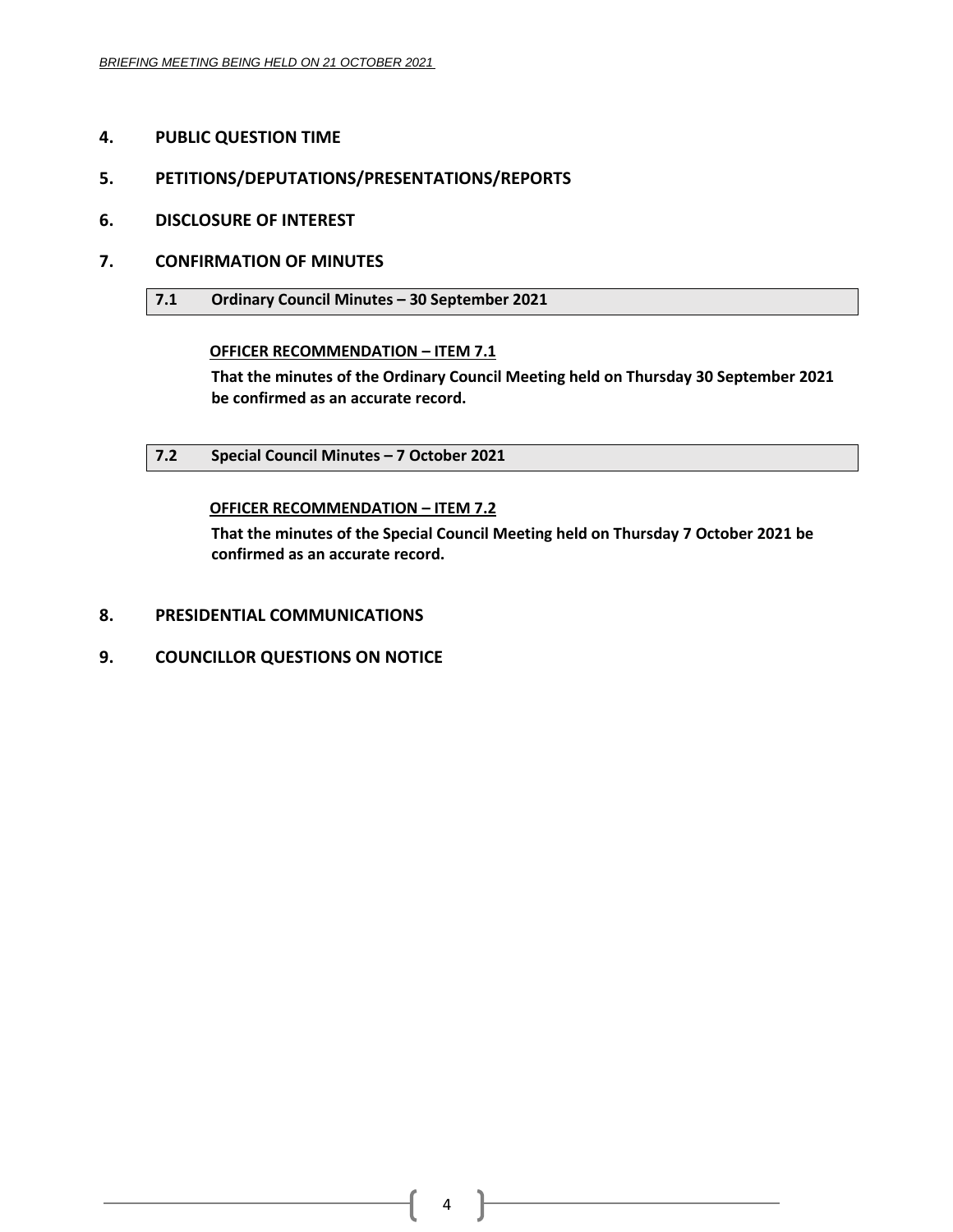## <span id="page-4-0"></span>**10.1 Manager Works and Services**

## <span id="page-4-1"></span>**10.1.1 Acquisition of Road Building Materials**

| Location:                              | <b>Shire Boyup Brook</b>                     |
|----------------------------------------|----------------------------------------------|
| <b>Applicant:</b>                      | N/A                                          |
| File:                                  | W.16                                         |
| <b>Disclosure of Officer Interest:</b> | None                                         |
| Date:                                  | 28 October 2021                              |
| Author:                                | Wayne Butler (Manager Works and<br>Services) |
| <b>Authorizing Officer:</b>            | Dale Putland (Chief Executive Officer)       |
| <b>Attachments:</b>                    | Yes: Proposed Acquisition of Road            |
|                                        | <b>Building Materials Policy</b>             |

## **SUMMARY**

Council is requested to consider and adopt a new Works policy as follows:

\_\_\_\_\_\_\_\_\_\_\_\_\_\_\_\_\_\_\_\_\_\_\_\_\_\_\_\_\_\_\_\_\_\_\_\_\_\_\_\_\_\_\_\_\_\_\_\_\_\_\_\_\_\_\_\_\_\_\_\_\_\_\_\_\_\_\_\_\_\_\_\_\_\_\_\_\_\_\_\_\_\_\_\_\_\_\_\_

• W.16 *Acquisition of Road building Materials*.

Policy W . 1 6 is proposed to ensure that the Shire of Boyup Brook provides fair and equitable compensation to all landowners for the acquisition of road building materials and to formalize a procedure that has been in place for many years.

#### **BACKGROUND**

The Shire is experiencing some challenges in securing adequate gravel road building supplies from its own sources for the annual road construction and maintenance programs; this policy is a binding agreement that gives landowners confidence to work with the Shire for a mutual benefit.

#### **COMMENT**

When sourcing materials for construction and maintenance purposes from private land the Shire will do so in consultation with the landowner or his/her authorised representative as per Schedule 3.2 of the Local Government Act 1995.

5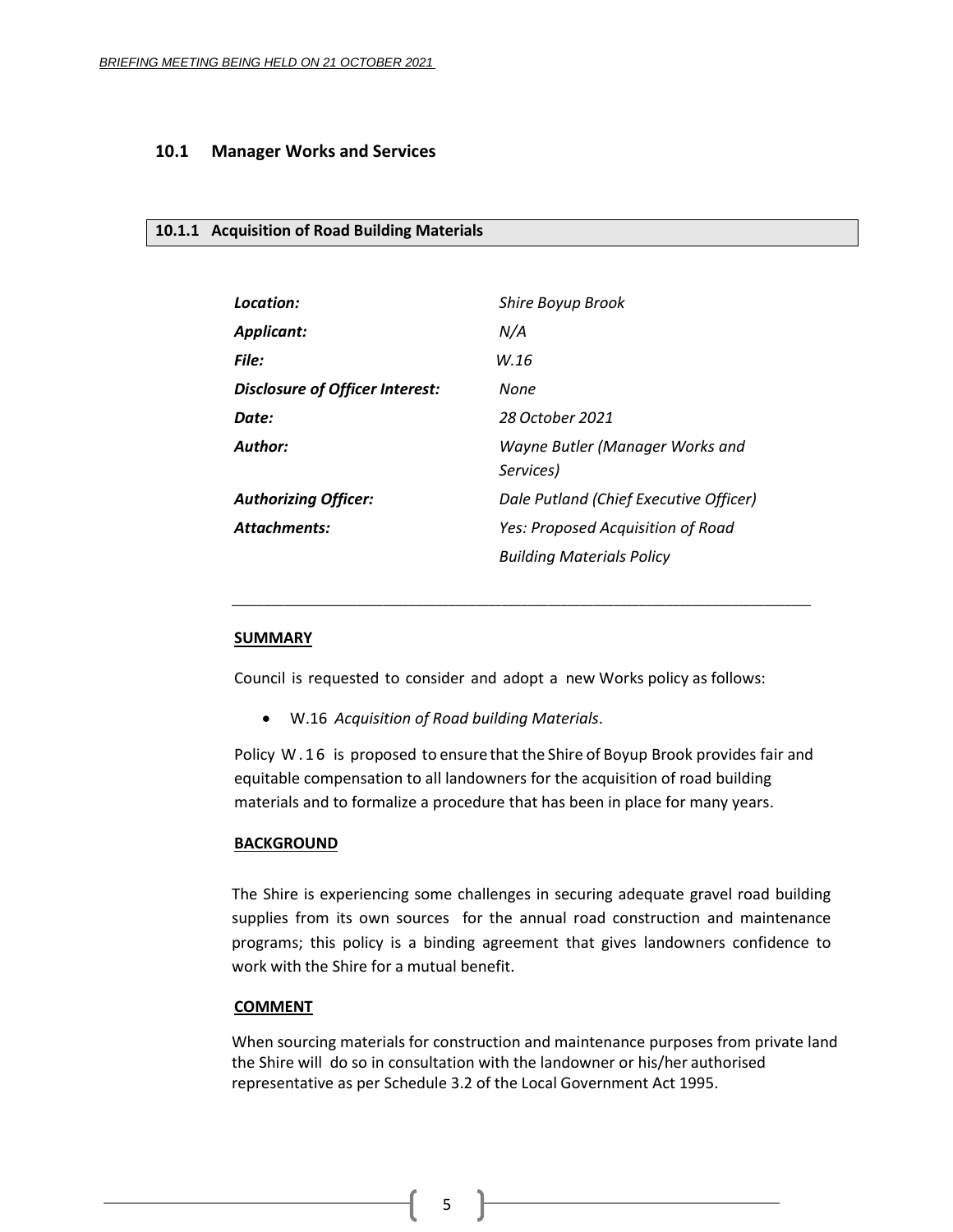#### **CONSULTATION**

Chief Executive Officer Deputy Chief Executive Officer Manager Works and Services

#### **STATUTORY OBLIGATIONS**

The Local Government Act prescribes that the role of Council includes:

A. Section 3.27 of the Local Government Act 1995 states:

*Particular things a Local Government can do on land that is not Local Government Property-*

- *1. A Local Government may, in performing its general functions, do any of the things prescribed in Schedule 3.2 even though the land in which it is done is not Local Government property and Local Government does not have consent to do it;*
- *2. Schedule 3.2 may be amended by Regulation; and*
- *3. If Schedule 3.2 expressly states that this subsection applies, subsection (1) does not authorise anything to be done on land that is being used as a site or curtilage of a building or has been developed in any other way or is cultivated.*
- B. Schedule 3.2 of the Local Government Act 1995 states:

*Take from land any native growing or dead timber, earth, stone, sand or gravel that, in its opinion, the Local Government requires for making or repairing a thoroughfare, bridge, culvert, fence or gate.*

C. Schedule 3.6 of the Local Government Act 1995 states:

*The Local Government may] Deposit and leave on land adjoining the thoroughfare any timber, earth, stone, sand, gravel and other material that persons engaged in making or repairing a thoroughfare, bridge, culvert, fence or gate do not, in the Local Government's opinion, require.*

D. Schedule 3.22 of the Local Government Act 1995 stipulates that an owner or occupier of land isto be compensated by the Local Government for any damages sustained through the performance of its functions under this Act.

## **POLICY IMPLICATIONS**

N/A

## **BUDGET/FINANCIAL IMPLICATIONS**

Landowners will be compensated for road building materials extracted from there land at a rate of \$2.50 (ex GST) per tonne and costs will be included as part of the road construction or maintenance project budget.

6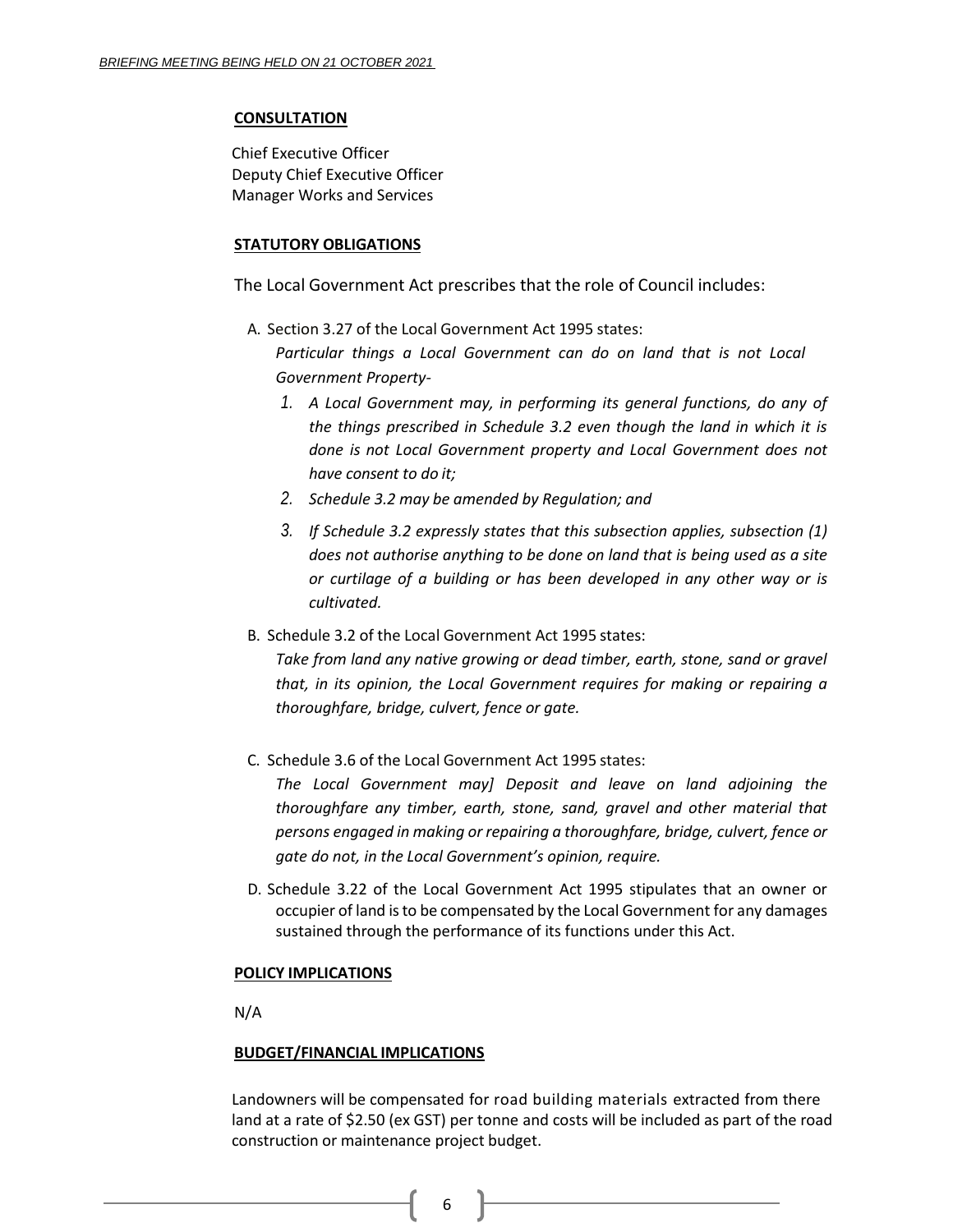#### **STRATEGIC IMPLICATIONS**

Nil

#### **SUSTAINABILITY IMPLICATIONS**

N/A

# **VOTING REQUIREMENTS**

Simple majority

# **OFFICER RECOMMENDATION – Item 10.1.1**

**That Council adopts the new policy, W.16 Acquisition of Road Building Materials.**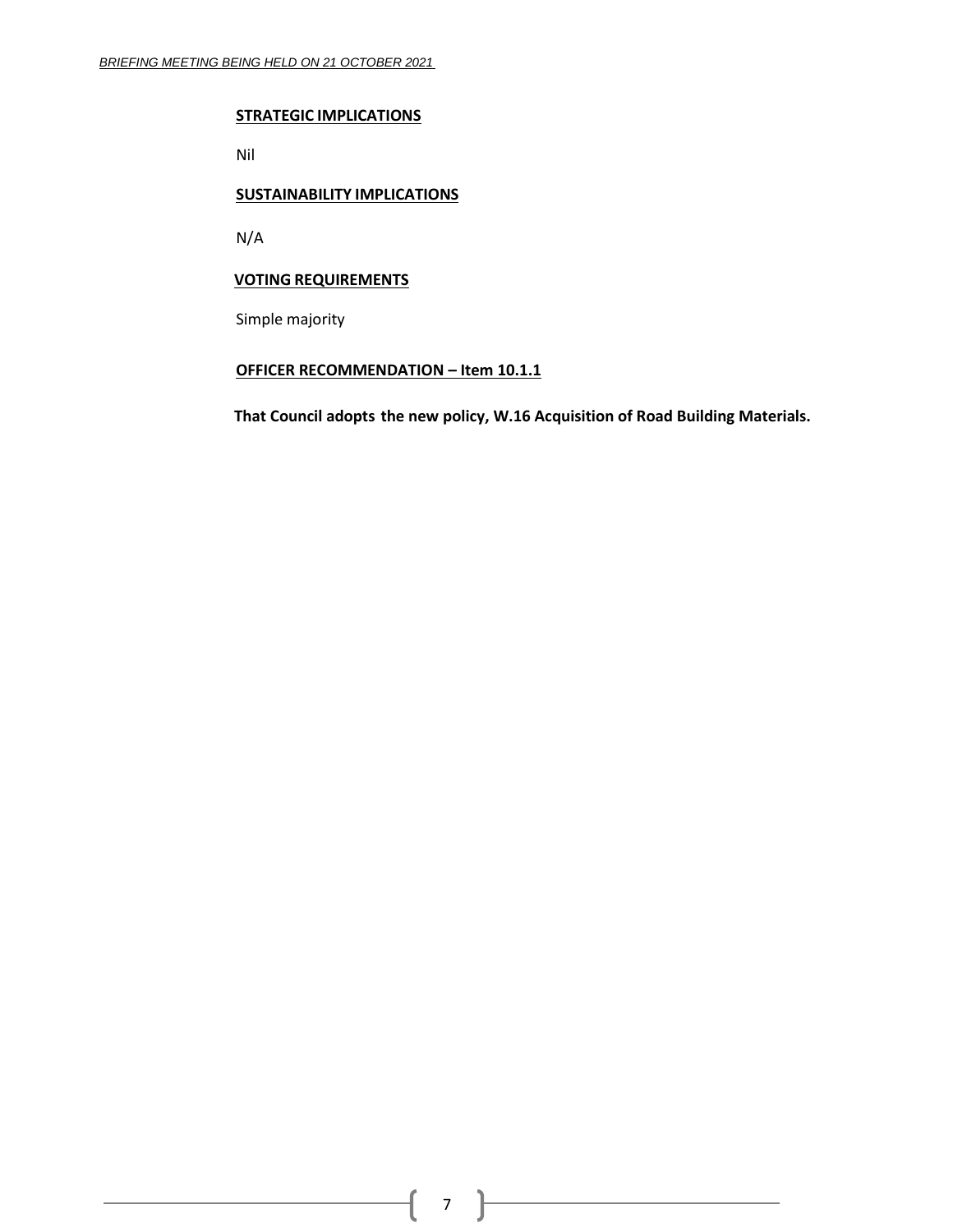#### <span id="page-7-0"></span>**10.2 FINANCE**

#### <span id="page-7-1"></span>**10.2.1 List of Accounts Paid in September 2021**

| Location:                              | Not applicable                           |  |  |
|----------------------------------------|------------------------------------------|--|--|
| <b>Applicant:</b>                      | Not applicable                           |  |  |
| <b>File:</b>                           | FM/1/002                                 |  |  |
| <b>Disclosure of Officer Interest:</b> | None                                     |  |  |
| Date:                                  | 15/10/2021                               |  |  |
| Author:                                | Ben Robinson – Finance Manager           |  |  |
| <b>Authorising Officer:</b>            | Dale Putland – CEO                       |  |  |
| <b>Attachments:</b>                    | Yes - List of Accounts Paid in September |  |  |

#### **SUMMARY**

In accordance with the *Local Government (Financial Management) Regulations 1996* the list of accounts paid in September 2021 are presented to Council.

\_\_\_\_\_\_\_\_\_\_\_\_\_\_\_\_\_\_\_\_\_\_\_\_\_\_\_\_\_\_\_\_\_\_\_\_\_\_\_\_\_\_\_\_\_\_\_\_\_\_\_\_\_\_\_\_\_\_\_\_\_\_\_\_\_\_\_\_\_\_\_\_\_\_\_

#### **BACKGROUND**

This report presents accounts/invoices received for the supply of goods and services, salaries and wages, and the like which were paid during the period 01 to 30 September 2021.

## **COMMENT**

The attached listing represents accounts/invoices the shire paid by cheque or electronic means during the period 01 to 30 September 2021.

#### **CONSULTATION**

Nil

## **STATUTORY OBLIGATIONS**

Local Government (Financial Management) Regulations 1996, Regulations 12 and 13 apply and are as follows:

*12. Payments from municipal fund or trust fund*

*(1) A payment September only be made from the municipal fund or the trust fund —*

*(a) if the local government has delegated to the CEO the exercise of its power to make payments from those funds — by the CEO; or*

*(b) otherwise, if the payment is authorised in advance by a resolution of the council.*

8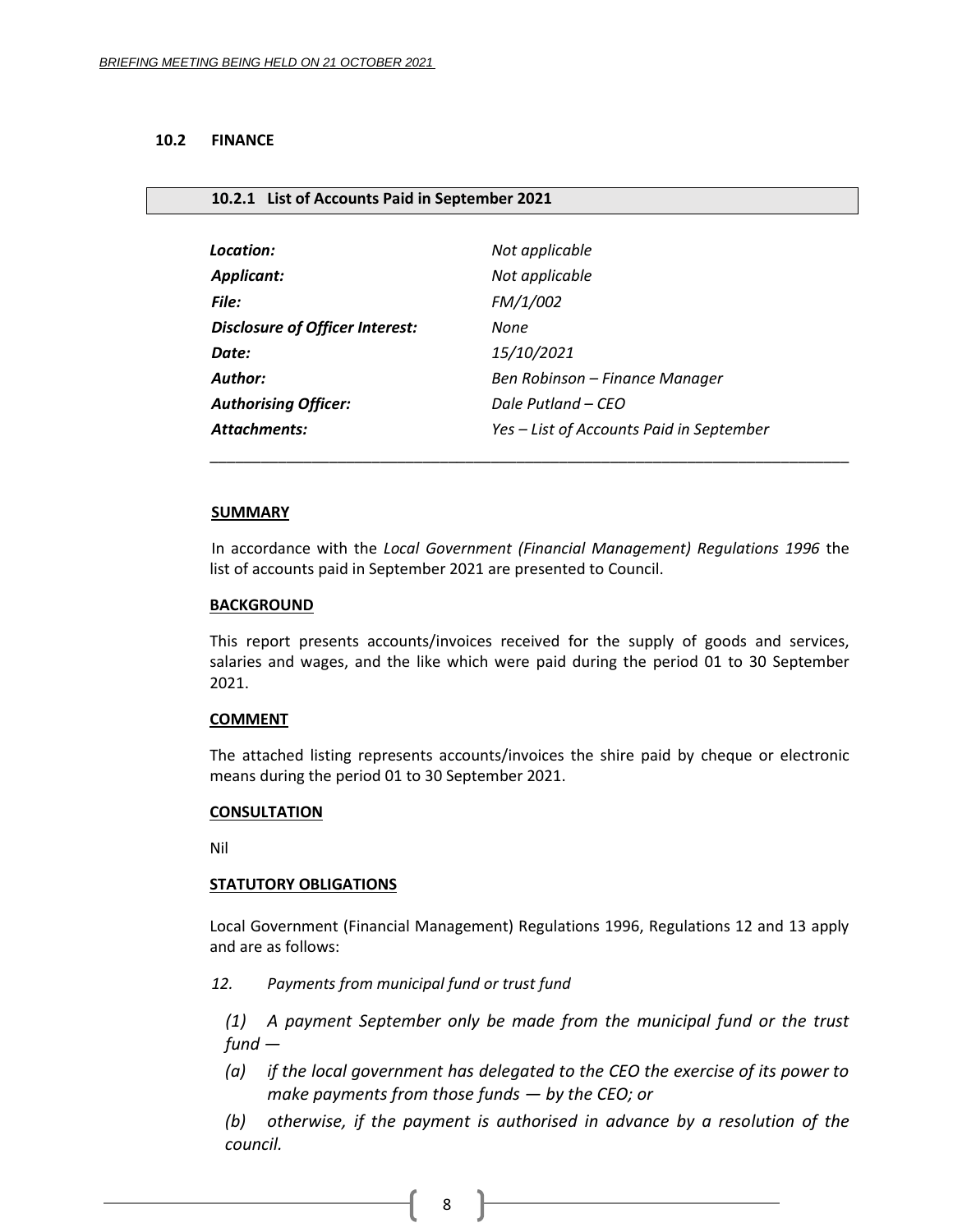- *(2) The council must not authorise a payment from those funds until a list prepared under regulation 13(2) containing details of the accounts to be paid has been presented to the council.*
- *13. Lists of accounts*
- *(1) If the local government has delegated to the CEO the exercise of its power to make payments from the municipal fund or the trust fund, a list of accounts paid by the CEO is to be prepared each month showing for each account paid since the last such list was prepared —*
	- *(a) the payee's name;*
	- *(b) the amount of the payment;*
	- *(c) the date of the payment; and*
	- *(d) sufficient information to identify the transaction.*
	- *(2) A list of accounts for approval to be paid is to be prepared each month showing —*
	- *(a) for each account which requires council authorisation in that month —*
		- *(i) the payee's name;*
		- *(ii) the amount of the payment; and*
		- *(iii) sufficient information to identify the transaction; and*
	- *(b) the date of the meeting of the council to which the list is to be presented.*
- *(3) A list prepared under sub regulation (1) or (2) is to be —*
	- *(a) presented to the council at the next ordinary meeting of the council after the list is prepared; and*
	- *(b) recorded in the minutes of that meeting.*

## **POLICY IMPLICATIONS**

Council's *Authority to Make Payments Policy* has application.

## **BUDGET/FINANCIAL IMPLICATIONS**

Account payments accorded with a detailed 2021-22 Annual Budget

## **STRATEGIC IMPLICATIONS**

Nil

# **VOTING REQUIREMENTS**

Simple Majority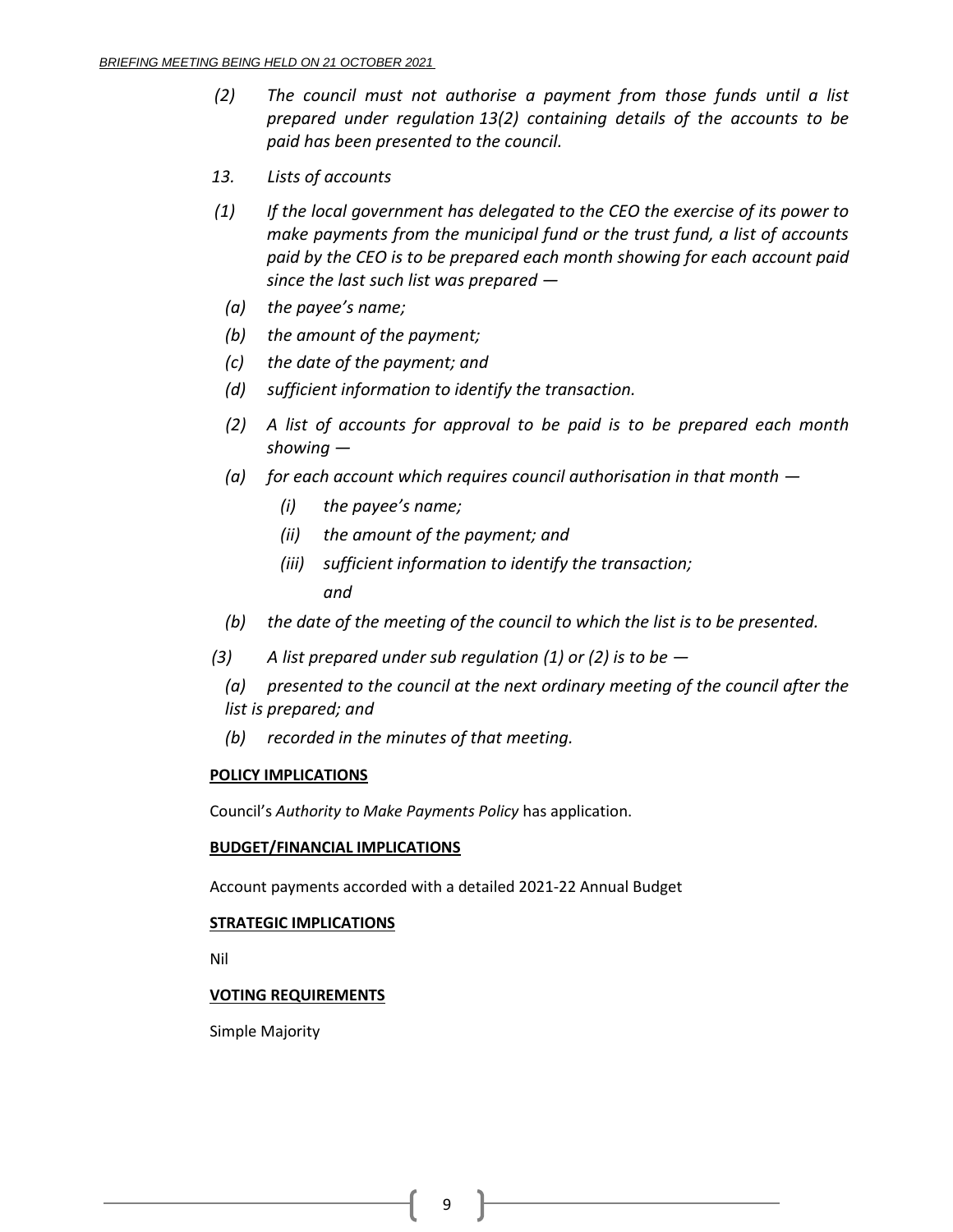# **OFFICER RECOMMENDATION – Item 10.2.1**

**That at its October 2021 ordinary meeting Council receive as presented the list of accounts paid in September 2021, totalling \$574,612.13 from Municipal account, \$46,016.55 from Police Licensing account and \$10.21 from Boyup Brook Early Learning Centre account, as represented by:**

| <b>Municipal Cheques</b>             | 20529 - 20532       |    | 2,239.76     |
|--------------------------------------|---------------------|----|--------------|
| <b>Municipal Electronic Payments</b> | EFT11319 - EFT11417 |    | \$272,210.52 |
| <b>Municipal Direct Payments</b>     |                     | S. | 300,161.85   |
| <b>Police Licensing Payments</b>     |                     | S  | 46,016.55    |
| <b>BBELC Payments</b>                |                     | S  | 10.21        |

# <span id="page-9-0"></span>**10.2.2 31 September 2021 Statement of Financial Activity**

*(Will be provided once completed)*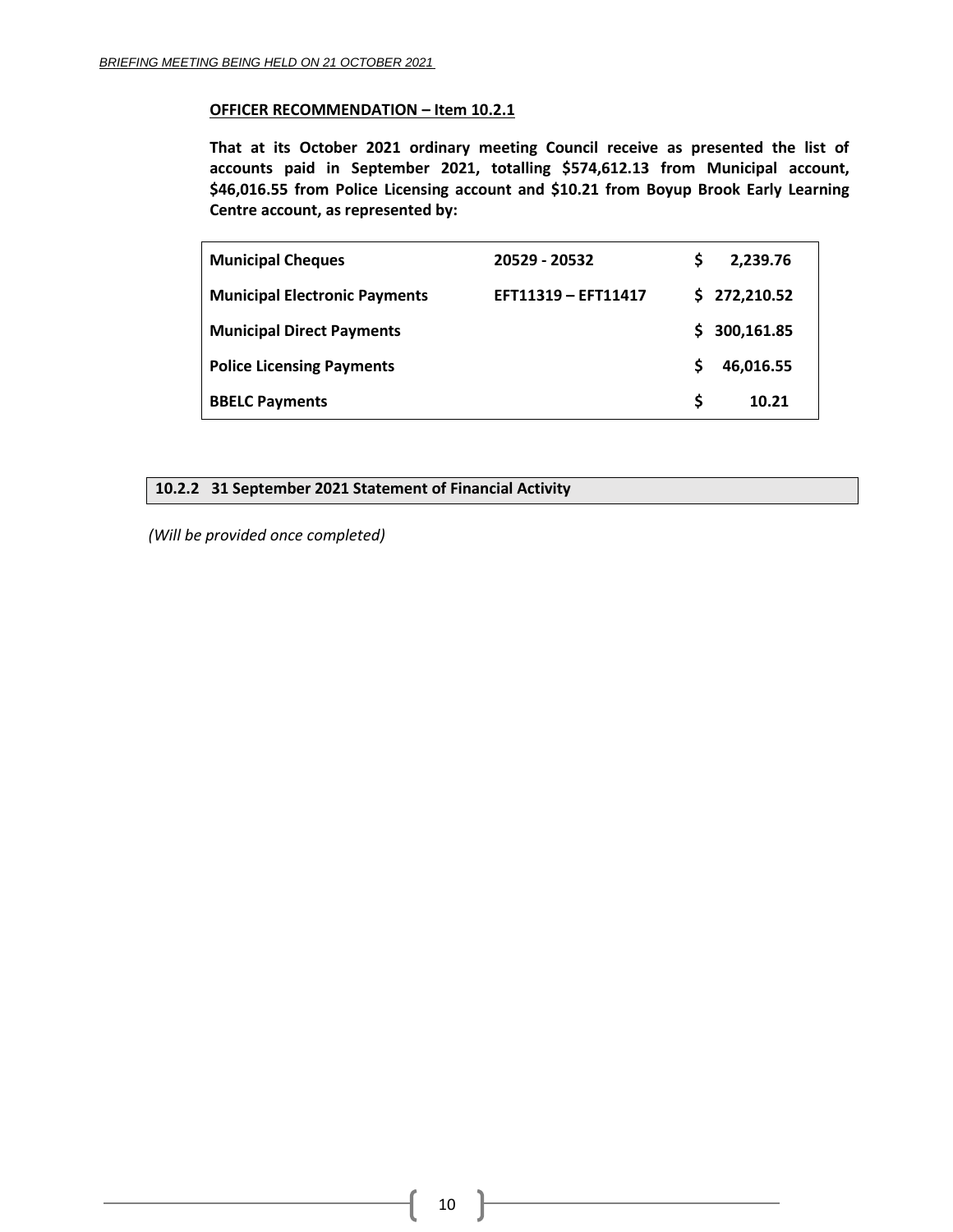# <span id="page-10-0"></span>**10.2.3 Annual Financial Report 2019/20, Independent Auditor's Report and Management Report for 2019/20**

| Location:                              | N/A                                                           |
|----------------------------------------|---------------------------------------------------------------|
| <b>Applicant:</b>                      | N/A                                                           |
| File:                                  | FM/9/004                                                      |
| <b>Disclosure of Officer Interest:</b> | none                                                          |
| Date:                                  | 14 October 2021                                               |
| <b>Author:</b>                         | Maria Lane – Executive Assistant                              |
| <b>Authorizing Officer:</b>            | Dale Putland - Chief Executive Officer                        |
| Attachments:                           | Annual Report 2019/20                                         |
|                                        | Auditor's Report for the 2019/20                              |
|                                        | Minutes of Audit Committee Meeting held on 21<br>October 2021 |

#### **SUMMARY**

Following receipt of the Independent Audit Report, Annual Report and Management Report from the Office of the Auditor General, the Annual Report including the Annual Financial Report has been prepared in accordance with Section 5.54 of the Local Government Act.

**\_\_\_\_\_\_\_\_\_\_\_\_\_\_\_\_\_\_\_\_\_\_\_\_\_\_\_\_\_\_\_\_\_\_\_\_\_\_\_\_\_\_\_\_\_\_\_\_\_\_\_\_\_\_\_\_\_\_\_\_\_\_\_\_\_\_\_**

#### **BACKGROUND**

The Local Government Act requires a local government to prepare an Annual Report each financial year.

#### **COMMENT**

The final audit Report was received on 21 September 2021. Section 5.54(2) of the Local Government Act requires a local government to accept the auditor's report by 31 December with the exception being if the report is not available in time for that date to be met, the annual report is to be accepted by the local government no later than 2 months after the auditor's report becomes available.

Assuming Council accepts the Auditor's report and Annual Report it needs to determine a date for the Annual General Meeting of Electors. The CEO is required to provide sufficient public notice of the availability of the Auditor's Report and Annual Report, and the date of the Annual General Meeting of Electors.

Section 5.27 of the Local Government Act requires a general meeting to be held on a day selected by the local government not more than 56 days after the local government accepts the annual report as its October meeting the latest date for the AGM would be 21 November 2021.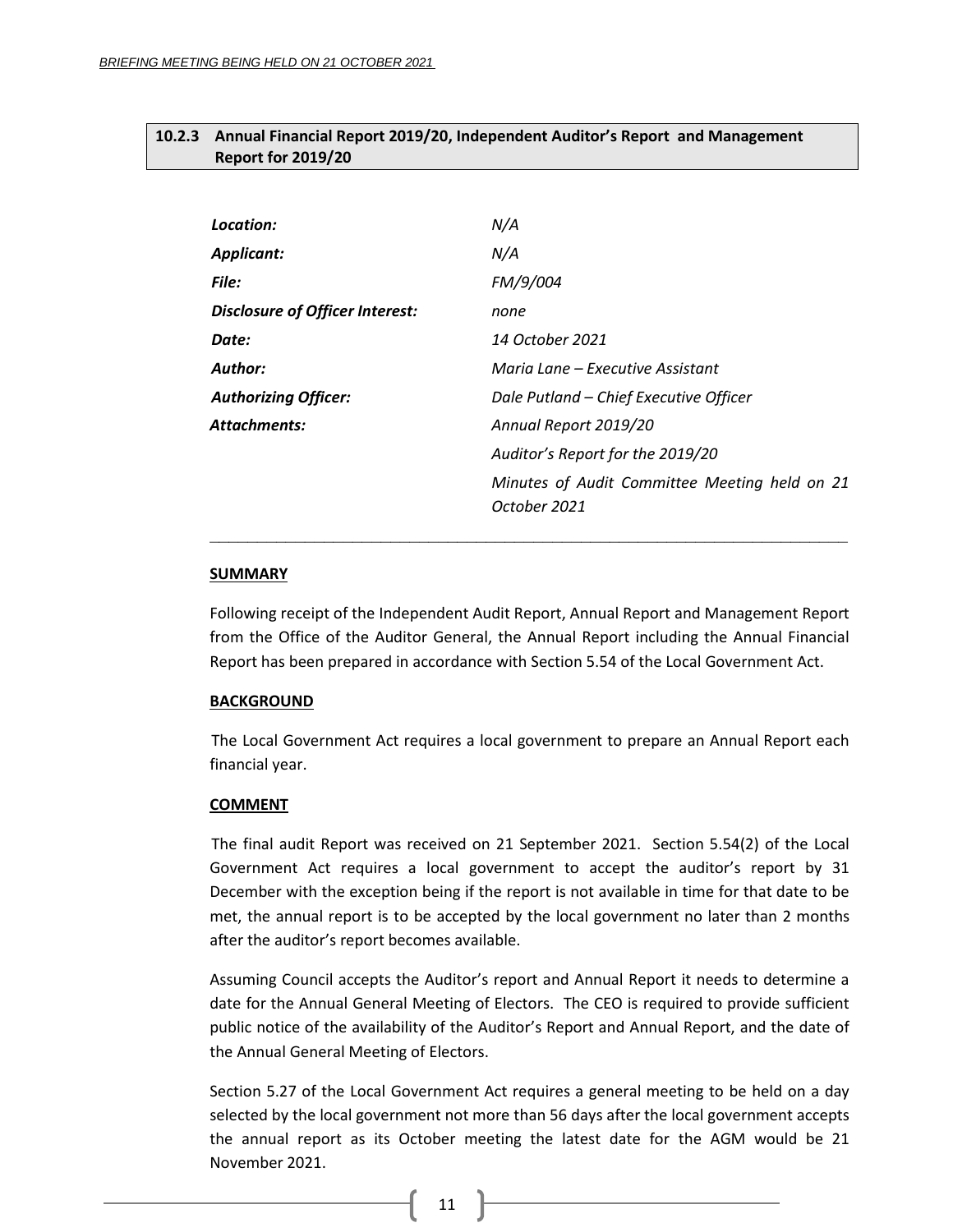Taking into account the above it is recommended that the Annual General Meeting of Electors by held at 6.00pm on Wednesday, 21 October 2021.

The audit of the Shire's 2019/20 Financial Statements has been conducted in accordance with Australian Auditing Standards and the Auditor has determined that:

*"In my opinion, except for the effects of the matter described in the Basis for Qualified Opinion section of my report, the annual financial report of the Shire of Boyup Brook:*

- *(i) is based on proper accounts and records; and*
- *(ii) fairly represents, in all material respects, the result of the operations of the Shire for the year ended 30 June 2020 and its financial position at the end of that period in accordance with the Local Government Act 1995 (the Act) and, to the extent that they are not inconsistent with the Act, Australian Accounting Standards.*

The Auditor further reported on other legal and regulatory requirements as follows:

*In accordance with the Local Government (Audit) Regulations 1996 I report that:*

- *(i) In addition to the effects of the matter described in the Basis for Qualified Opinion section of my report, the following material matters indicating non-compliance with*  Part 6 of the Local Government Act 1995, the Local Government (Financial *Management) Regulations 1996 or applicable financial controls of any other written law were identified during the course of my audit:*
- *(ii) In my opinion, the following material matters indicate significant adverse trends in the financial position of the Shire:*
	- *a. The Current Ratio as reported in Note 32 of the annual financial report is below the Department of Local Government, Sport and Cultural Industries (DLGSCI) standard for the last three years*
	- *b. The Operating Surplus Ratio as reported in Note 32 of the annual financial report is below the DLGSCI standard for the last three years; and*
	- *c. The Asset Sustainability Ratio as reported in Note 32 of the annual financial report is below the DLGSCI standard for the last three years.*
- *(iii) Except for the effects of the matter described in the Basis for Qualified Opinion section of my report, all required information and explanations were obtained by me.*
- *(iv) Except for the effects of the matter described in the Basis for Qualified Opinion section of my report, all audit procedures were satisfactorily completed.*
- *(v) In my opinion, the Asset Consumption Ratio included in the annual financial report was supported by verifiable information and reasonable assumptions.*

Four 'other' matters were raised by the Auditor in the Management Report as follows: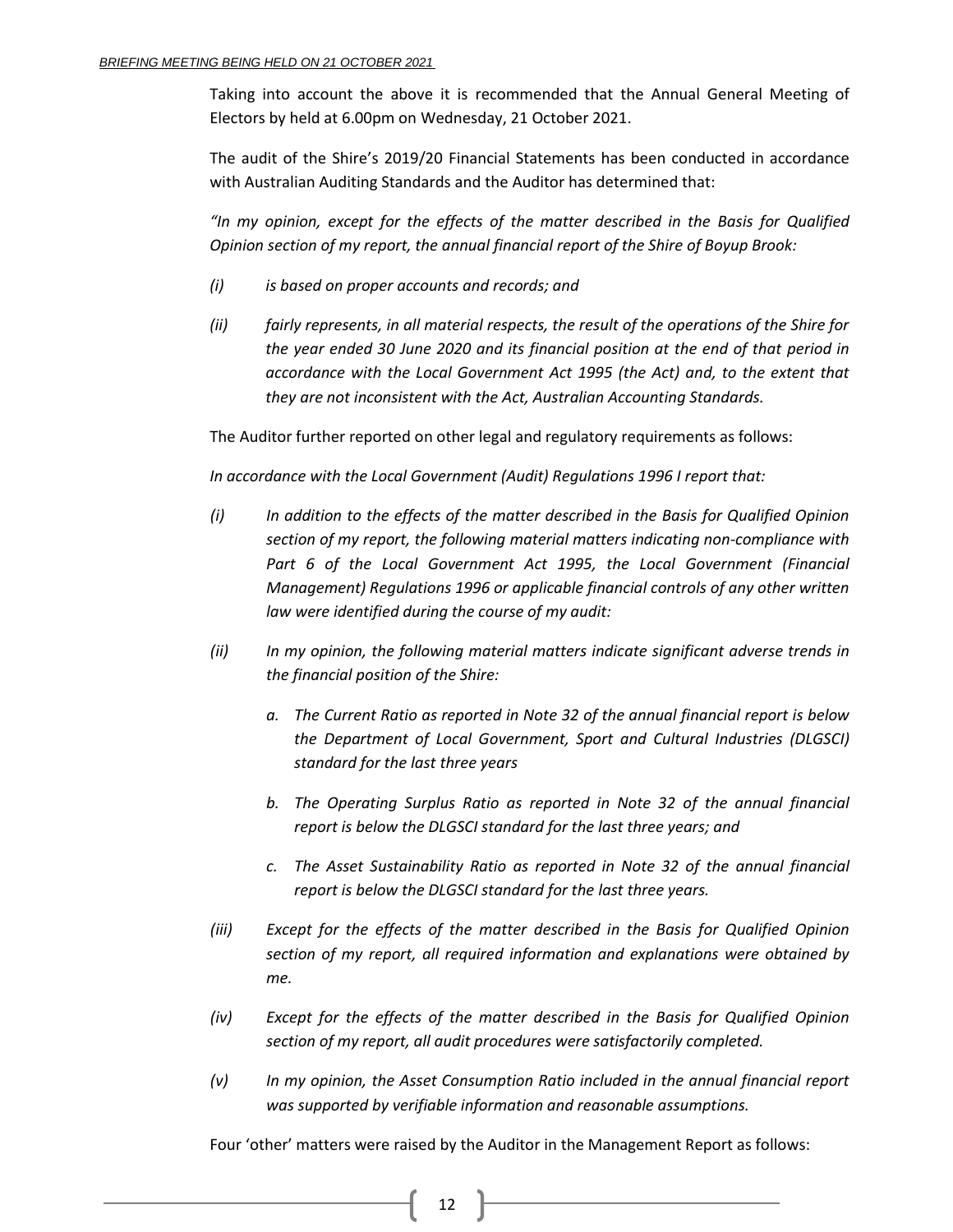# *Verification of Biological Assets – Livestock Finding Rating: Significant*

#### *Finding*

*We note that the Shire has acquired \$480,894 of biological assets (sheep) as part of transferring the agriculture operations of Rylington Park from the Rylington Park Management Committee Incorporation. We understand that a physical stocktake was completed by the farm manager on 30 June, however there was no independent verification of stock on hand or adequate records to verify these counts at either of the transfer or reporting date.*

#### *Implication*

*Without appropriate and independent evidence to confirm the biological asset count at reporting date, there is an increased risk that the financial report is materially misstated.*

#### *Recommendation*

*We recommend a stocktake be performed for all livestock on hand each year and stock count sheets be independently verified to support stock on hand at year end.*

#### *Management Comment*

*The 2019/2020 financial year was the first year the Shire assumed controlling ownership over Rylington Park Agricultural Operations, which brought with it the introduction of two new accounting standards, AASB 3 and AASB141 that Shire Staff were unfamiliar with. The application of these standards require different approaches to accounting for stock as to the application of other standards. Now that Shire staff are familiar with the new standard requirements, processes are currently being put in place to ensure all compliance requirements will be met at year end.*

*Shire staff will organise for accurate and verifiable counts to be made of biological assets on Rylington Park at mutually acceptable times that meet the OAG auditing requirements without jeopardising key farm operations or putting livestock to unnecessary risk of harm.*

# *Submission of Annual Financial Report Finding Rating: Moderate*

#### *Finding*

The Annual Financial Report was not submitted to the Local Government's auditors by 30 September or by the approved extension date (submitted 23 March 2021), which is contrary to Division 3 of the *Local Government Act 1995.*

#### *Implication*

Non-compliance with Division 3 of the *Local Government Act 1995.*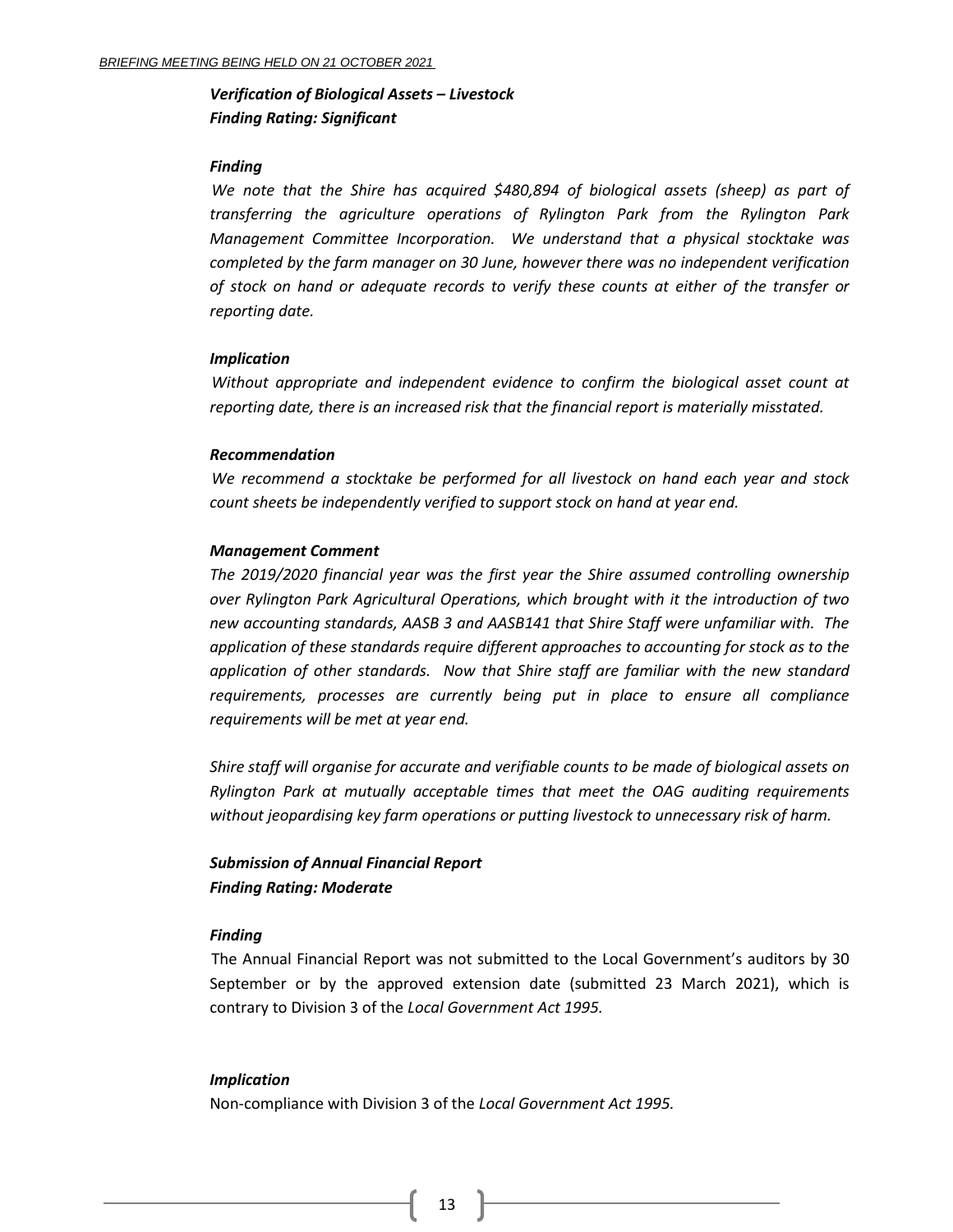#### *Recommendation*

*We recommend, in accordance with Division 3 of the Local Government Act 1995, the draft Annual Financial Report be submitted to the Local Government's Auditors by 30 September each year.*

## *Management Comment*

*Sufficient resources and appropriate mechanisms have been put in place to ensure Council meets this requirement in future years.*

# *Bank Access Finding Rating: Moderate*

# *Implication*

Where employee band access is not removed on a timely basis upon termination, there is an increased risk of unauthorised access that could result in a financial loss to the Shire.

# *Recommendation*

*We recommend the bank be contacted and the list of authorities by updated to ensure they are current, and reflect authorities approved by Council and / or the CEO.*

# *Management Comment*

*The Shire has reviewed and implemented a staff exit procedure to ensure that all appropriate actions are taken upon the termination and exit of senior employees from the organization, including bank access.*

# *Excessive Leave Balances Finding Rating: Minor*

# *Implication*

The cost to the Shire is greater if annual leave is not paid out on a regular basis due to:

- The cumulative effect of salary increases over a period of time;
- Recreational leave enhances employee performance; and
- It is fundamental principle of good internal control that all employees take regular leave.

## *Recommendation*

We recommend employees take regular leave through ongoing management of leave scheduling and leave liabilities.

# *Management Comment*

*The Shire Executive Management Team is aware of the excessive leave balances held by certain employees. Limited staff resources have impacted on the ability of these staff to*  take leave over the last couple of financial year periods. The Senior Executive Team will *review and continue to monitor leave balances, with a view to keeping them within acceptable levels.*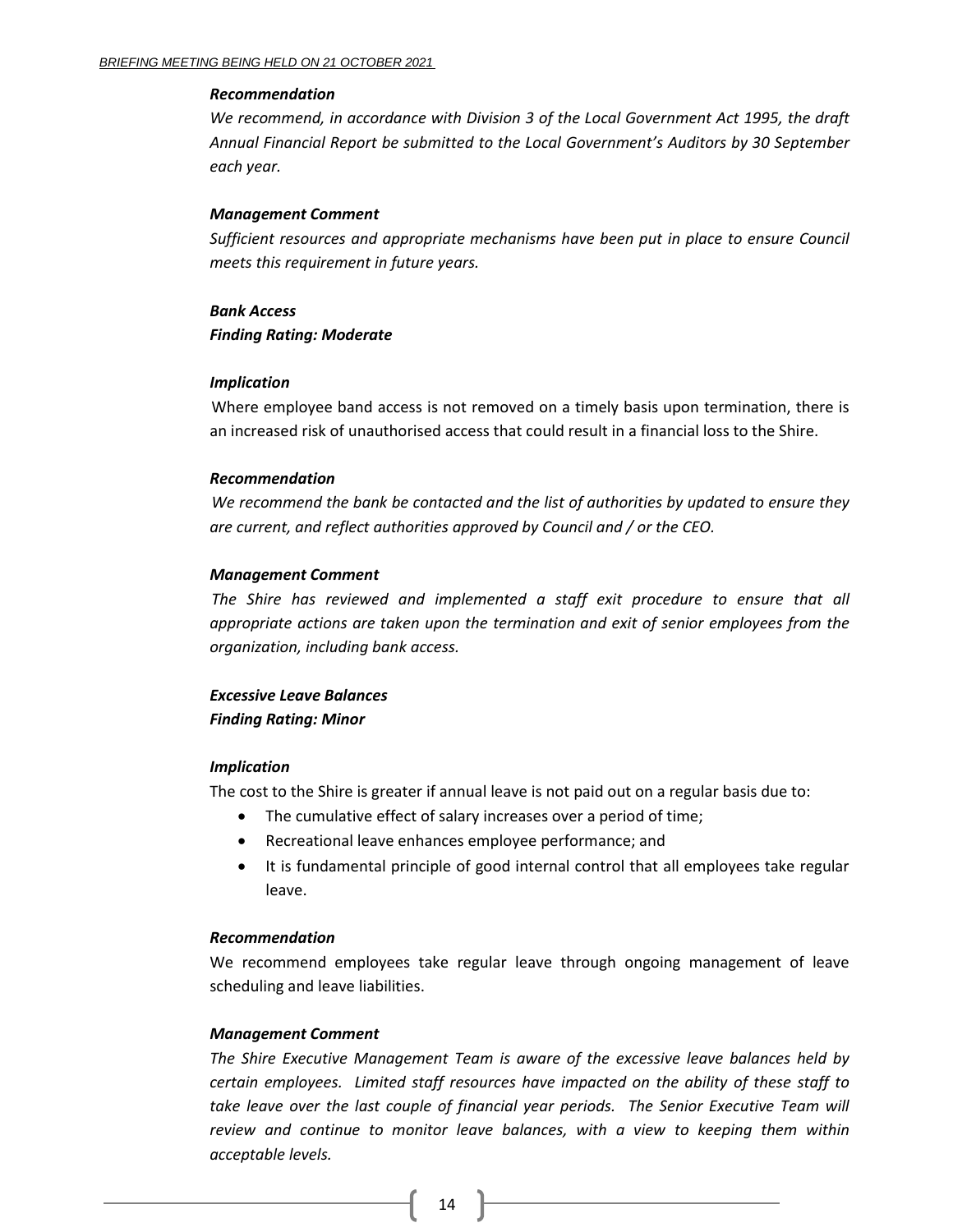#### **CONSULTATION**

AMD Office of the Auditor General

#### **STATUTORY OBLIGATIONS**

Local Government (Audit) Regulations 1996

#### **POLICY IMPLICATIONS**

Nil

#### **BUDGET/FINANCIAL IMPLICATIONS**

Council's 'Advertising of the Annual General Meeting of Electors'.

#### **STRATEGIC IMPLICATIONS**

The Shire to improve the governance and administration services. The Shire to provide strong collaborative leadership and display a commitment to progress.

#### **SUSTAINABILITY IMPLICATIONS**

N/A

## **VOTING REQUIREMENTS**

Absolute Majority

#### **OFFICER RECOMMENDATION – Item 10.2.3**

**That Council:**

- **1. Approves the Annual Report including the Annual Financial Report and Audit Report for the 2019/2020 financial year and gives local public notice of its availability.**
- **2. Schedules the Annual General Meeting of Electors to be held on Wednesday, 27th October 2021 in the Council Chambers, commencing at 6.00pm.**
- **3. Note the Auditor's report includes findings identified during the final audit** *(please refer to attachment 10.4.3.)*
- **4. Note Management comments in relation to the matter raised in the Auditor's Report.**

## <span id="page-14-0"></span>**10.3 PLANNING**

Nil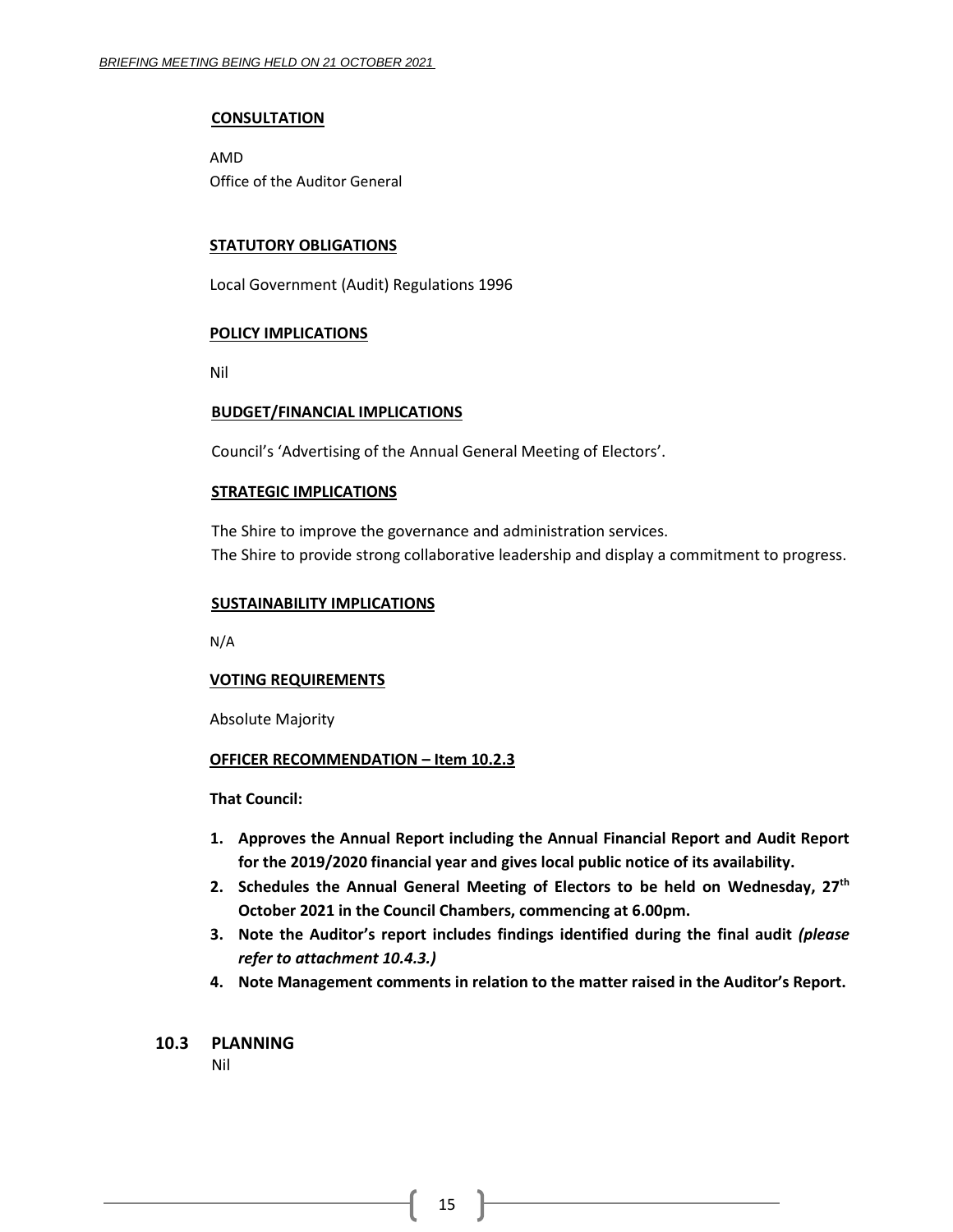## <span id="page-15-0"></span>**10.4 CHIEF EXECUTIVE OFFICER**

# <span id="page-15-1"></span>**10.4.1 Upper Blackwood Agricultural Society**

| Location:                              | <b>Dinninup Show Grounds</b>           |  |  |  |
|----------------------------------------|----------------------------------------|--|--|--|
| Applicant:                             | David Corker                           |  |  |  |
| File:                                  | FM/25/008                              |  |  |  |
| <b>Disclosure of Officer Interest:</b> | Nil                                    |  |  |  |
| Date:                                  | 4 October 2021                         |  |  |  |
| <b>Author:</b>                         | Maria Lane – Executive Assistant       |  |  |  |
| <b>Authorizing Officer:</b>            | Dale Putland - Chief Executive Officer |  |  |  |
| Attachments:                           | Yes                                    |  |  |  |

#### **SUMMARY**

This report is for Council to consider a request from the Upper Blackwood Agricultural Society (UBAS) to further contribute towards the new ablutions at the Dinninup Show Grounds.

\_\_\_\_\_\_\_\_\_\_\_\_\_\_\_\_\_\_\_\_\_\_\_\_\_\_\_\_\_\_\_\_\_\_\_\_\_\_\_\_\_\_\_\_\_\_\_\_\_\_\_\_\_\_\_\_\_\_\_\_\_\_\_\_\_\_\_\_\_\_\_\_\_\_\_

In 2020/21 Council contributed \$27,000 and \$13,000 in 2021/2022 towards the Show Grounds Ablutions Block.

#### **BACKGROUND**

The Upper Blackwood Agricultural Society received a grant fund from the Federal Government to build new ablutions at the Dinninup Show Grounds.

Ablutions Building Funding as at 26/09/21

| <b>Federal Government Grant</b>     | \$206,566 |
|-------------------------------------|-----------|
| Shire Grants (27,000 + \$13,000)    | \$40,000  |
| <b>Current Building Fund (UBAS)</b> | \$47,400  |
| Total                               | \$293,966 |
| Less accounts paid                  | \$6,400   |
| (Drafting & Engineer)               |           |
| Final Build Price inc GST           | \$327,420 |
| Shortfall                           | \$39,854  |
| GST to claim                        | \$29,765  |
| Funds to find                       | \$10,089  |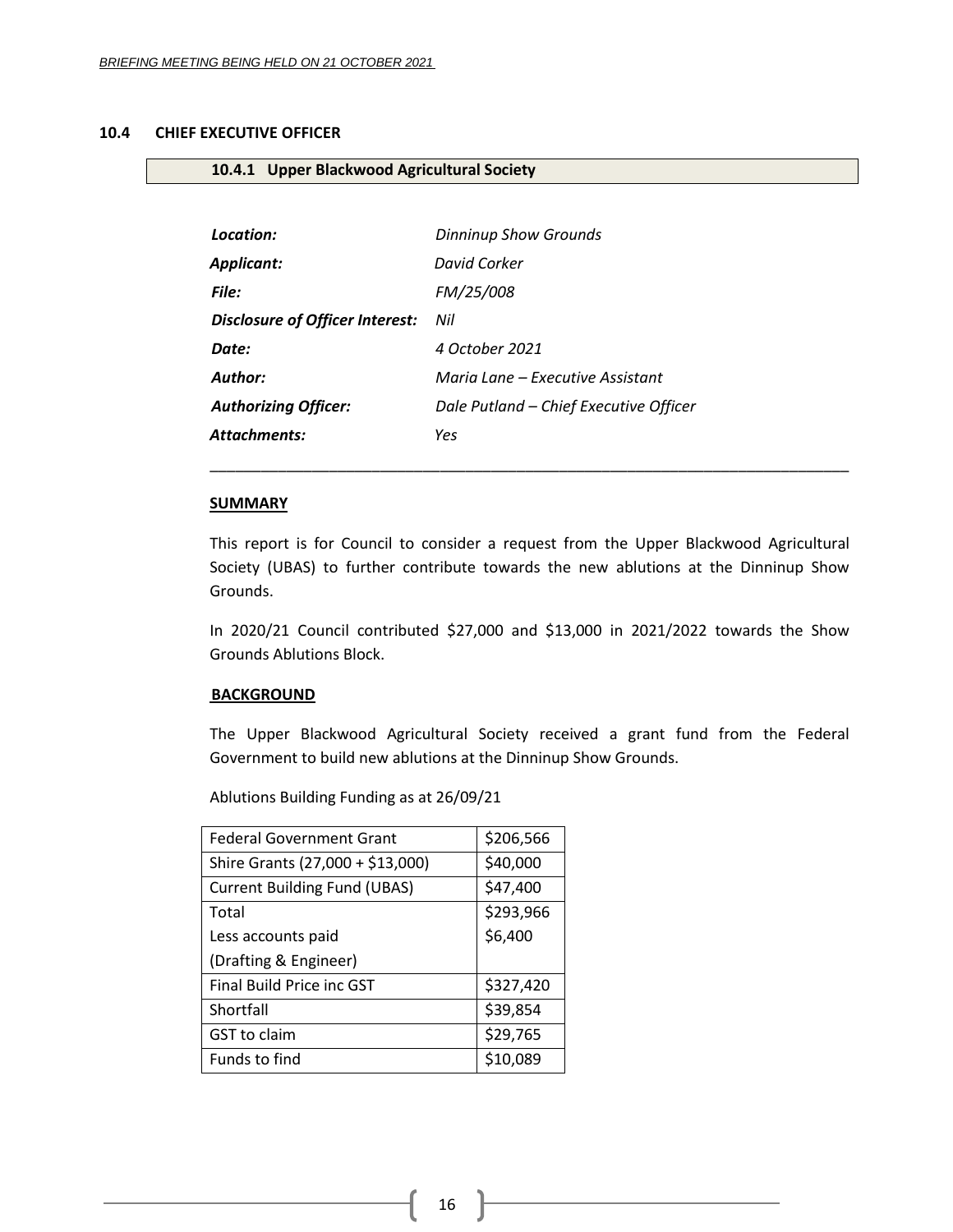#### **COMMENT**

As President of the Upper Blackwood Agricultural Society, David Corker presented to Council at the Ordinary Council Meeting on Thursday,  $30<sup>th</sup>$  September 2021, requesting the shire contribute a further \$10,000 towards the completion/construction of the ablutions at the Dinninup Show Grounds. David mentioned that the community have already raised more than \$47,400 as their contribution.

This is a huge community project that will improve the grounds to a point where other events will be attracted to its use. It is a goal of UBAS to hold at least three other major events per year at the show grounds. Each of these will bring a spending public to Boyup Brook and increase the profile of the town in Western Australia.

## **CONSULTATION**

David Corker – Upper Blackwood Agricultural Society

## **STATUTORY OBLIGATIONS**

S 6.8(1)(b) of the Local Government Act 1995 – A local government is not to incur expenditure from its municipal fund for an additional purpose except where the expenditure is authorised in advance.

## **POLICY IMPLICATIONS**

Nil

## **BUDGET/FINANCIAL IMPLICATIONS**

It is recommended that \$10,000 from this account be reallocated to 113124.

## **STRATEGIC IMPLICATIONS**

N/A

**SUSTAINABILITY IMPLICATIONS** N/A

## **VOTING REQUIREMENTS**

Absolute Majority

## **OFFICER RECOMMENDATION – Item 10.4.1**

**That Council**

- **1. Reallocate \$10,000 from 146500 (Administration Pooled Vehicle) expenses to 113124, contribution for UBAS ablutions at the Dinninup Show Grounds.**
- **2. Contribute a further \$10,000 towards the new ablutions block at the Dinninup Show Grounds.**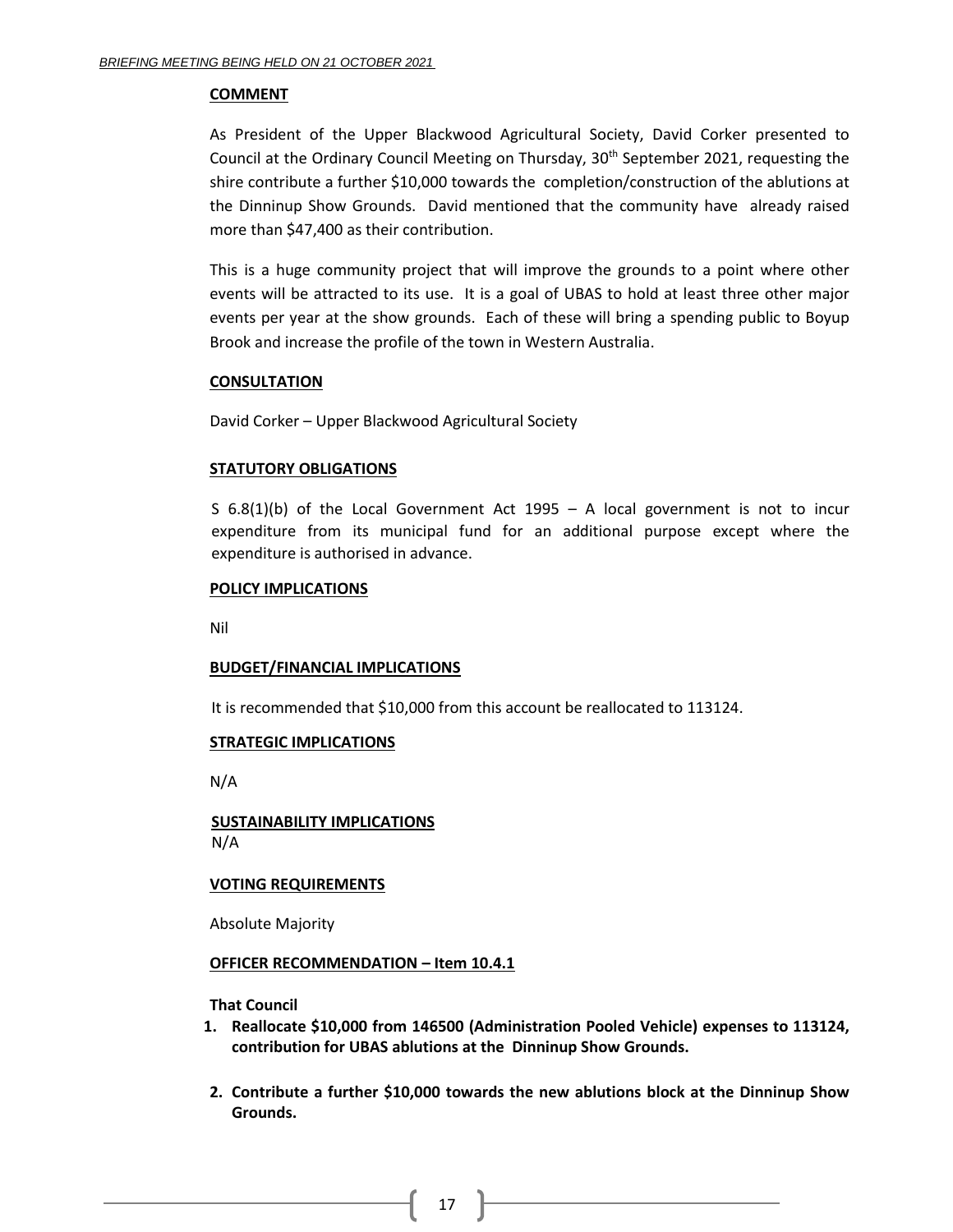#### <span id="page-17-0"></span>**10.4.2 Membership – Bunbury Wellington Group of Councils**

| Location:                       | N/a                                    |
|---------------------------------|----------------------------------------|
| <b>Applicant:</b>               | N/a                                    |
| File:                           | BWGC                                   |
| Disclosure of Officer Interest: | None                                   |
| Date:                           | October 2021                           |
| Author:                         | Ben Robinson - Finance Manager         |
| <b>Authorizing Officer:</b>     | Dale Putland - Chief Executive Officer |
| <b>Attachments:</b>             | No                                     |
|                                 |                                        |

#### **SUMMARY**

Council is requested to re-consider membership to the Bunbury Wellington Group of Councils (BWGC) and commit to continuing membership with the Warren Blackwood Alliance of Councils (WBAC). This report recommends that the Shire of Boyup Brook formally withdraw from the

\_\_\_\_\_\_\_\_\_\_\_\_\_\_\_\_\_\_\_\_\_\_\_\_\_\_\_\_\_\_\_\_\_\_\_\_\_\_\_\_\_\_\_\_\_\_\_\_\_\_\_\_\_\_\_\_\_\_\_\_\_\_\_\_\_\_\_\_\_\_\_\_\_\_\_

#### **BACKGROUND**

The Shire of Boyup Brook first joined the BWGC since December 2011. The Shire is due to pay a renewal fee for the annual membership to the Bunbury Wellington Group of Councils (BWGC).

Until recently, the BGWC has comprised the City of Bunbury and Shires of Capel, Dardanup, Harvey, Collie and Donnybrook-Balingup. However, the Shire of Donnybrook-Balingup has recently withdrawn from the BWGC, severing the direct road link between the Shire of Boyup Brook and the Bunbury based councils.

The Shire of Boyup Brook formally became a member of the Warren Blackwood Alliance of Councils (WBAC) on 1 July 2021 as it provided greater strategic alignment in terms of economic and tourism promotion.

Council did not allocate any funds for membership of the BGWC in the 2021-2022 budget.

## **COMMENT**

While the BGWC and WBAC are both organisations focused on advocating for regional development in the South West of WA through stakeholder engagement and partnerships, the WBAC is more aligned to the Shire of Boyup Brook in terms of aims and objectives than the BBGC.

The BWGC is largely focused on the economic development of LGAs geographically aligned with the greater Bunbury area. Proximity to the metro area and its positioning near the Bunbury port and Kemberton Industrial Area are directly related to the benefits gained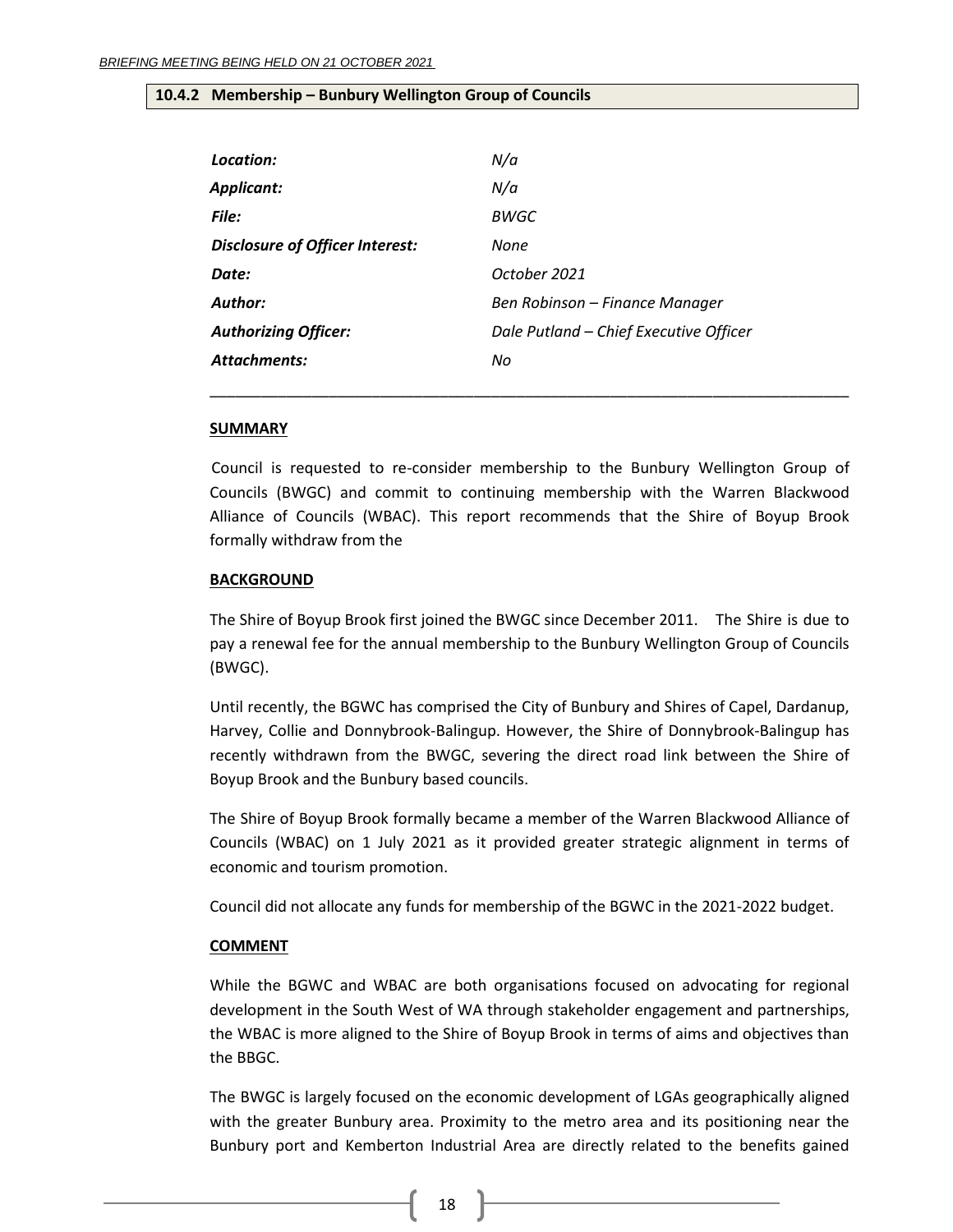from the membership. This focus largely ignores the unique issues affecting the economy and lifestyle of the Boyup Brook region, which is situated much further inland than the other members of BWGC.

In addition, due to the two-monthly meetings held in Bunbury, the Shire President and CEO are required to travel at cost and bear a significant impost on their availability to Council. Overall, management is not convinced that the arrangement as it stands represents good value for money.

This stands in contrast to the potential benefits of membership to WBAC. The WBAC is concerned with issues related to primary industry and tourism in the more regional councils in the South-West, with the existing members being the Shires of Manjimup, Nannup Bridgetown-Greenbushes and Donnybrook-Balingup.

The principal purpose or membership to the BWAC in recent years for the Shire of Boyup Brook has been to promote the Bunbury – Albany link through Boyup Brook. However, the BWAC has shown little interest in promoting the road link and with the recent withdrawal of the Shire of Donnybrook-Balingup, there is little advantage remaining to the Shire from continuing membership.

## **CONSULTATION**

None.

## **STATUTORY OBLIGATIONS**

N/A

## **POLICY IMPLICATIONS**

N/A

#### **BUDGET/FINANCIAL IMPLICATIONS**

Already included in 2021/22 Budget.

#### **STRATEGIC IMPLICATIONS**

Greater alignment of strategic values in the Shire with the benefits of the membership. More potential for economic development and activation of the Shire as a direct result of membership.

#### **SUSTAINABILITY IMPLICATIONS**

- ➢ **Environmental** Nil
- ➢ **Economic** Nil
- ➢ **Socia**l Nil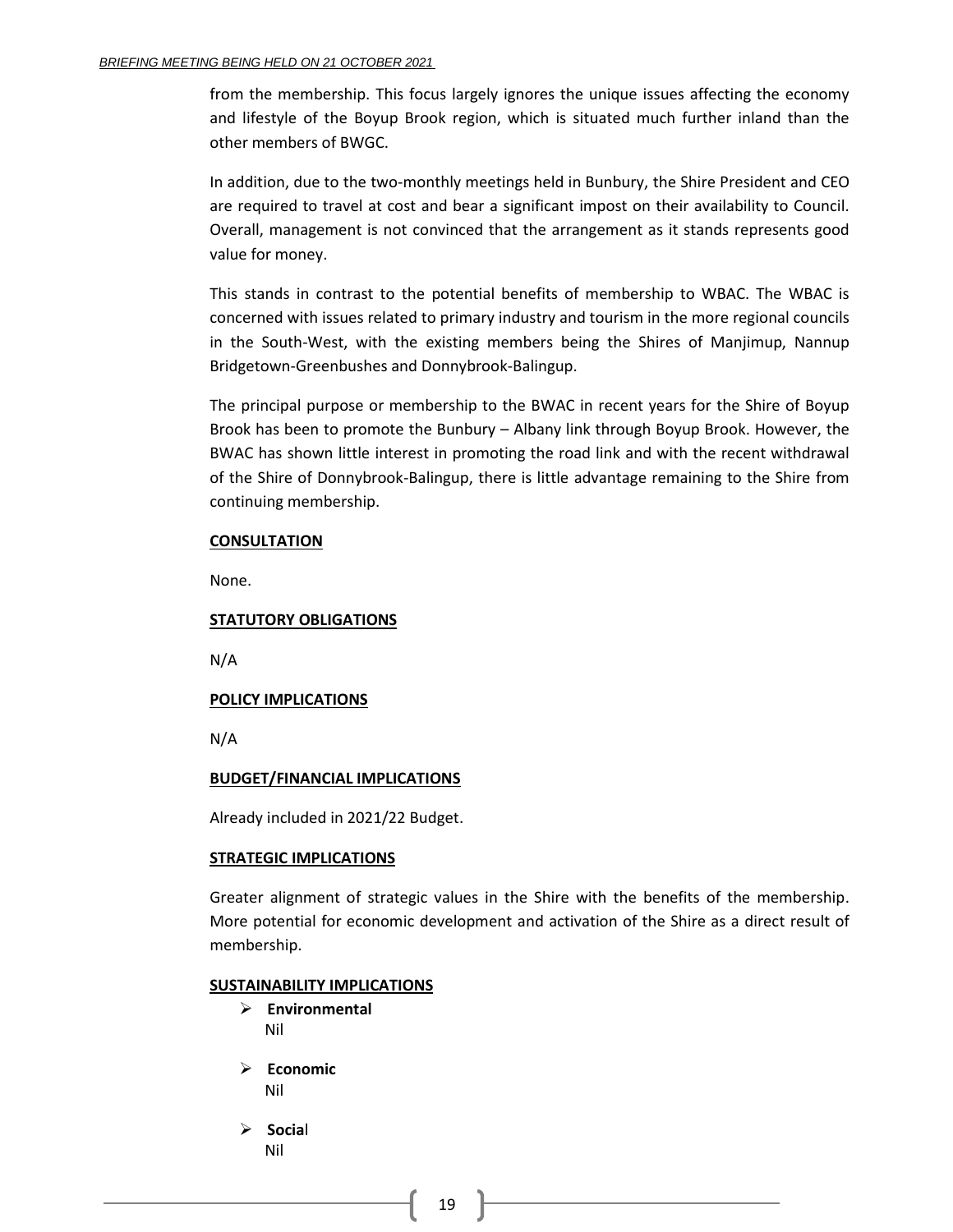#### **VOTING REQUIREMENTS**

Simple majority.

## **OFFICER RECOMMENDATION – ITEM 10.4.2**

**That the Council resolves to formally advise the Bunbury Wellington Alliance of Councils that it is terminating its membership to the BWAC and will not be financially contributing to the BWAC in the 2021/22 financial year.**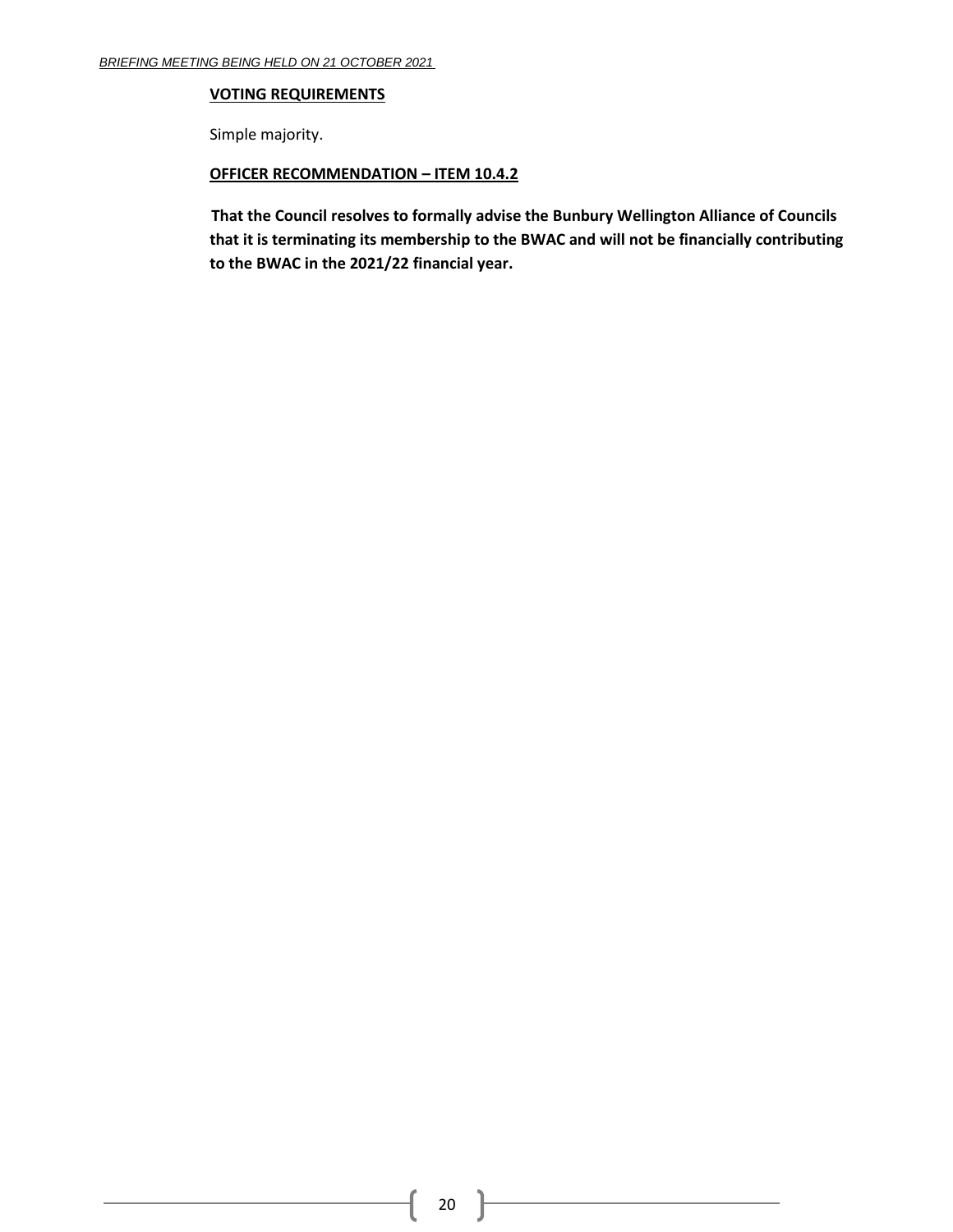#### <span id="page-20-0"></span>**10.4.3 Application to keep more than 2 dogs**

| Location:                       | 19 Inglis St, Boyup Brook                        |  |  |  |
|---------------------------------|--------------------------------------------------|--|--|--|
| <b>Applicant:</b>               | Jackson Flett                                    |  |  |  |
| File:                           | RS/5/001                                         |  |  |  |
| Disclosure of Officer Interest: | none                                             |  |  |  |
| Date:                           | 30 Sept 2021                                     |  |  |  |
| Author:                         | Donna Forsyth – Ranger                           |  |  |  |
| <b>Authorizing Officer:</b>     | Council                                          |  |  |  |
| <b>Attachments:</b>             | Application to keep more than 2 dogs on premises |  |  |  |
|                                 | <b>Property Inspection Report</b>                |  |  |  |
|                                 | Photos taken $22/9/21$ – dogs and confinement.   |  |  |  |

#### **SUMMARY**

To inform Council of an application received from the landowner of 19 Inglis Street, Boyup Brook to keep more than the prescribed number of dogs.

**\_\_\_\_\_\_\_\_\_\_\_\_\_\_\_\_\_\_\_\_\_\_\_\_\_\_\_\_\_\_\_\_\_\_\_\_\_\_\_\_\_\_\_\_\_\_\_\_\_\_\_\_\_\_\_\_\_\_\_\_\_\_\_\_\_\_\_**

## **BACKGROUND**

The current application is to keep three (3) dogs at the property. The reason for the application to keep more than the prescribed number of dogs as stated in writing by the applicant is that: *"I am currently looking after Chewie and Ollie for Will while he is away and until he finds somewhere to live and I think it would make sense in the mean-time to have them both registered to my property."*

| REG#   | <b>NAME</b> | <b>BREED</b>                                 | <b>SEX</b> | <b>DESEXED?</b> | <b>MICROCHIP#</b> |
|--------|-------------|----------------------------------------------|------------|-----------------|-------------------|
| 21/076 | Squid       | <b>Bull Arab Cross</b>                       | F          | No              | 953010004905301   |
| 21/086 | Chewy       | Wirehaired<br>German<br><b>Pointer Cross</b> | F          | Yes             | 953010002774243   |
| 21/087 | Ollie       | <b>Wolf Hound Cross</b>                      | M          | Yes             | 900979000270274   |

## **The dogs relating to this application are:**

## **HISTORY**

One incident where the dogs were found to be wandering. Fencing has been improved as recommended.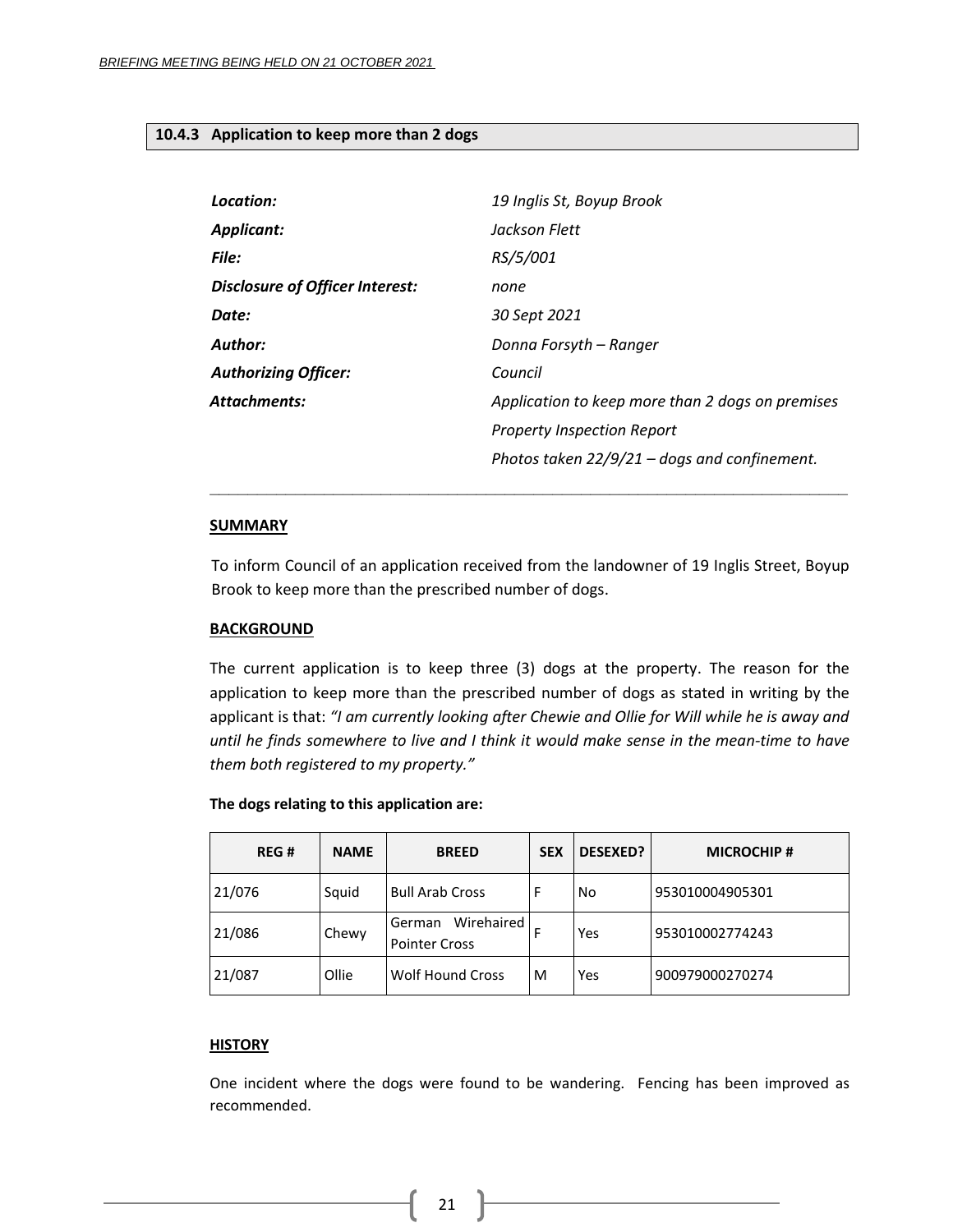#### **COMMENT**

Property fenced with additional electronic boundary fence. Plenty of shade and sturdy fencing. Dogs' demeanour is contented – seemed friendly and not over excited by visitors.

#### **CONSULTATION**

On 28 July 2021 letters and feedback requests were sent to five neighbouring residents and land owners by the Shire to advise them that the Shire had received an application to keep more than the prescribed number of dogs at 19 Inglis Street, Boyup Brook, seeking their comments of any objection or no objection to this application with any conditions they wish the Shire to impose.

Of the five feedback requests sent, there was one response received which was a no objection.

## **STATUTORY OBLIGATIONS**

## *Dog Act 1976 Part V — the keeping of dogs*

## *S. 26. Limitation as to numbers*

*(1) A local government may, by a local law under this Act — (a) limit the number of dogs that have reached 3 months of age that can be kept in or at premises in the local government's district; or (b) limit the number of dogs of a breed specified in the local law that can be kept in or at premises in the local government's district.*

 $(2)$  A local law mentioned in subsection  $(1) - (a)$  may limit the number of dogs that can be kept *in or at premises to 2, 3, 4, 5 or 6 only; and (b) cannot prevent the keeping in or at premises of one or 2 dogs that have reached 3 months of age and any pup of either of those dogs under that age; and (c) cannot apply to dogs kept at premises that are licensed under section 27 as an approved kennel establishment; and (d) cannot apply to dangerous dogs (declared) or dangerous dogs (restricted breed).* 

*(3) Where by a local law under this Act a local government has placed a limit on the keeping of dogs in any specified area but the local government is satisfied in relation to any particular premises that the provisions of this Act relating to approved kennel establishments need not be applied in the circumstances, the local government may grant an exemption in respect of those premises but any such exemption* 

*(a) may be made subject to conditions, including a condition that it applies only to the dogs specified therein;* 

*(b) shall not operate to authorise the keeping of more than 6 dogs on those premises; and (c) may be revoked or varied at any time.*

## *Shire of Boyup Brook Dog Local Law – Gazetted Feb 2004 (amended 2003)*

# *3.2 Limitation on the number of dogs*

- *(1) This clause does not apply to premises which have been -*
	- *(a) licensed under Part 4 as an approved kennel establishment; or*
	- *(b) granted an exemption under section 26(3) of the Act.*

*(2) The limit on the number of dogs which may be kept on any premises, is for the purpose of section 26(4) of the Act –*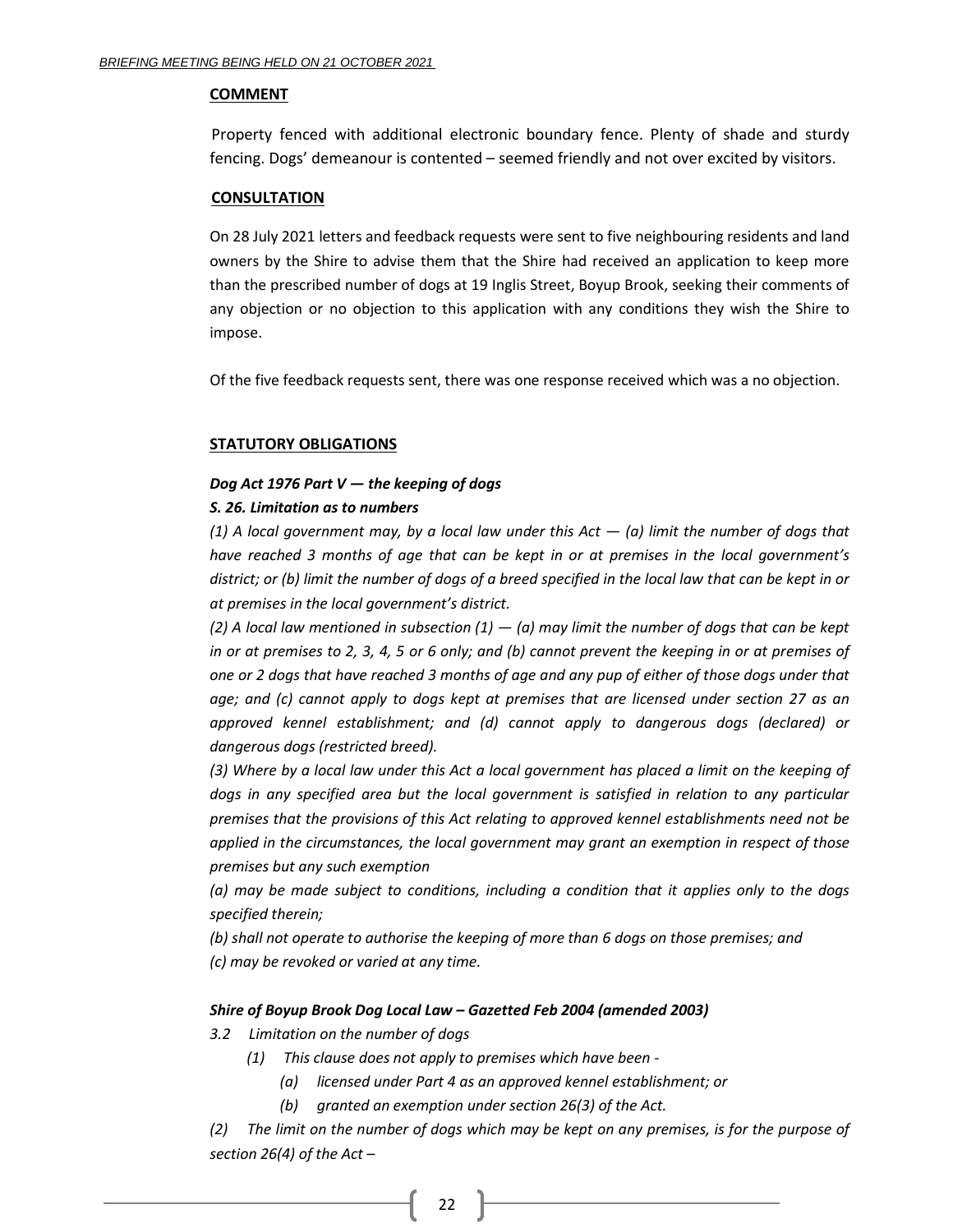*(a) 2 dogs over the age of 3 months and the young of those dogs under that age if the premises are situated within a townsite;*

*(b) 4 dogs over the age of 3 months and the young of those dogs under that age if the premises are situated outside a townsite in the Rural zone.*

#### **POLICY IMPLICATIONS**

Nil

#### **BUDGET/FINANCIAL IMPLICATIONS**

Application Fee \$80.00

#### **STRATEGIC IMPLICATIONS**

This is in line with the Shire of Boyup Brook Strategic Community Plan.

#### **Governance & Organisation**

*1.2 Provide transparent decision making that meets our legal and regulatory obligations, reflects the level of associated risk, and is adequately explained to the community*

#### **TOWN PLANNING SCHEME**

Assessment #A10830, 19 Inglis Street, Boyup Brook WA 6244 is situated within the town-site under the Town Planning Scheme.

#### **SUSTAINABILITY IMPLICATIONS**

N/A

**.**

## **VOTING REQUIREMENTS**

Simple Majority

#### **OFFICER RECOMMENDATION – Item 10.4.3**

**That Council approve the application to have more than the prescribed number of dogs with the following conditions:**

- **1. In the event that the applicant relocates to another address within the Shire, a new application will be required.**
- **2. This exemption only applies to the dogs listed in the application.**
- **3. The Dog Act 1976, Dogs Local Law and Animal Welfare Act 2002 are to be complied with at all times.**
- **4. This exemption maybe revoked or varied at any time.**